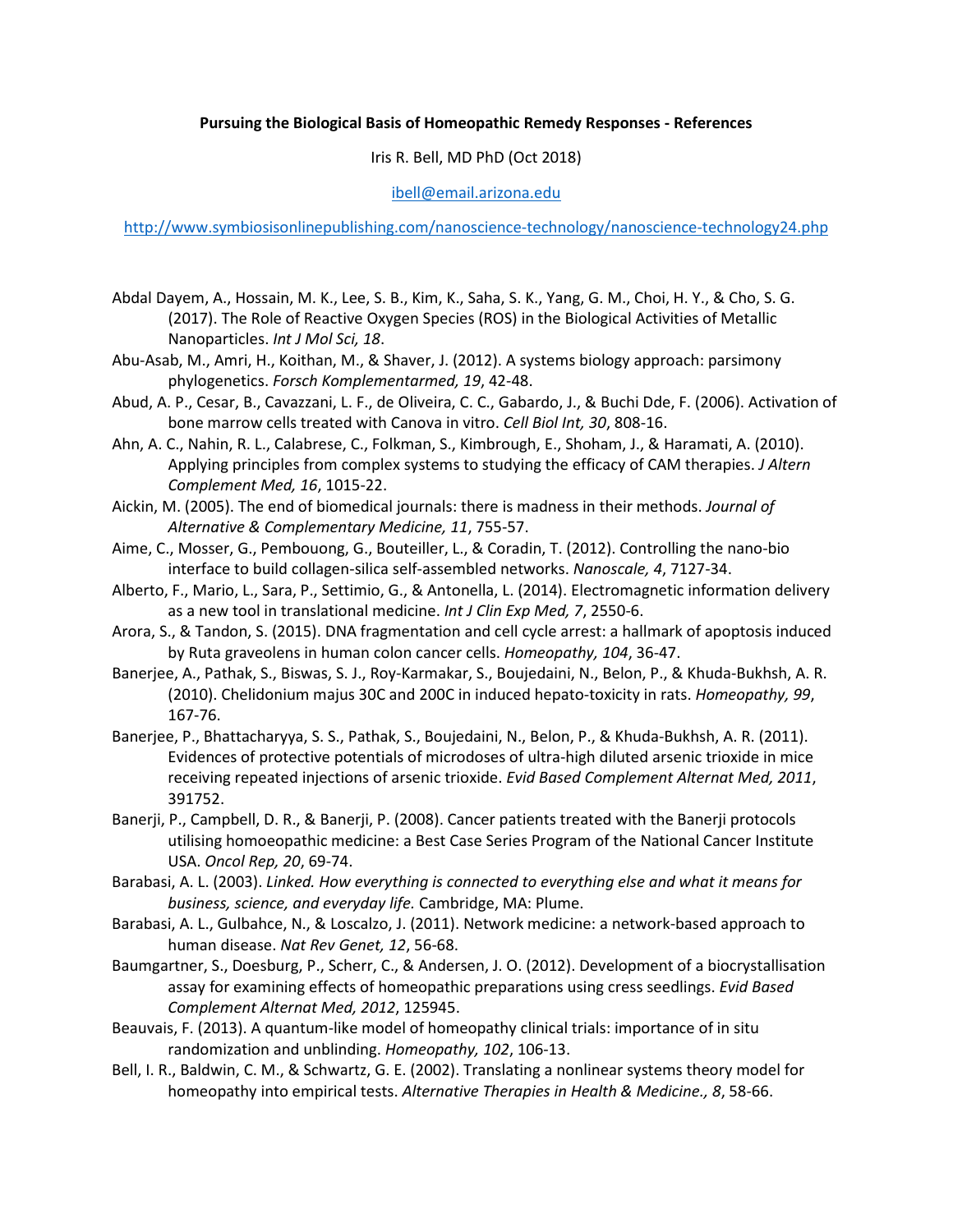- Bell, I. R., Brooks, A. J., Howerter, A., Jackson, N., & Schwartz, G. E. (2013). Acute electroencephalographic effects from repeated olfactory administration of homeopathic remedies in individuals with self-reported chemical sensitivity. *Alternative Therapies in Health & Medicine, 19*, 46-57.
- Bell, I. R., Brooks, A.J., Howerter, A., Jackson, N., Schwartz, G.E. (2011). Short term effects of repeated olfactory administration of homeopathic Sulphur or Pulsatilla on electroencephalographic alpha power in healthy young adults. *Homeopathy, 100*, 203-11.
- Bell, I. R., Howerter, A., Jackson, N., Aickin, M., Baldwin, C. M., & Bootzin, R. R. (2011). Effects of homeopathic medicines on polysomnographic sleep of young adults with histories of coffeerelated insomnia. *Sleep Med, 12*, 505-11.
- Bell, I. R., Howerter, A., Jackson, N., Aickin, M., & Bootzin, R. R. (2012). Nonlinear dynamical systems effects of homeopathic remedies on multiscale entropy and correlation dimension of slow wave sleep EEG in young adults with histories of coffee-induced insomnia. *Homeopathy, 101*, 182-92.
- Bell, I. R., Howerter, A., Jackson, N., Brooks, A.J., Schwartz, G.E. (2012). Multi-week resting EEG cordance change patterns from repeated olfactory activation with two constitutionally-salient homeopathic remedies in healthy young adults. *J Alternative and Complementary Medicine, 18*, 445-53.
- Bell, I. R., & Koithan, M. (2006). Models for the study of whole systems. *Integrative Cancer Therapies, 5*, 293-307.
- Bell , I. R., & Koithan, M. (2012). A model for homeopathic remedy effects: low dose nanoparticles, allostatic cross-adaptation, and time-dependent sensitization in a complex adaptive system. *BMC Complement Altern Med, 12*, 191.
- Bell , I. R., Koithan, M., & Brooks, A. J. (2013). Testing the nanoparticle-allostatic cross-adaptationsensitization model for homeopathic remedy effects. *Homeopathy, 102*, 66-81.
- Bell, I. R., Koithan, M., & Pincus, D. (2012). Research methodological implications of nonlinear dynamical systems models for whole systems of complementary and alternative medicine. *Forschende Komplementarmedizin und Klassische Naturheilkunde, 19*, 15-21.
- Bell, I. R., Lewis, D. A., 2nd, Brooks, A. J., Lewis, S. E., & Schwartz, G. E. (2003). Gas discharge visualization evaluation of ultramolecular doses of homeopathic medicines under blinded, controlled conditions. *J Altern Complement Med, 9*, 25-38.
- Bell, I. R., Lewis, D. A., 2nd, Brooks, A. J., Schwartz, G. E., Lewis, S. E., Walsh, B. T., & Baldwin, C. M. (2004). Improved clinical status in fibromyalgia patients treated with individualized homeopathic remedies versus placebo. *Rheumatology, 43*, 577-82.
- Bell, I. R., Lewis, D. A., 2nd, Lewis, S. E., Schwartz, G. E., Brooks, A. J., Scott, A., & Baldwin, C. M. (2004). EEG alpha sensitization in individualized homeopathic treatment of fibromyalgia. *International Journal of Neuroscience, 114*, 1195-220.
- Bell, I. R., Muralidharan, S., & Schwartz, G. E. (2015a). Nanoparticle characterization of traditional homeopathically-manufactured Gelsemium sempervirens medicines and placebo controls. *J Nanomedicine & Biotherapeutic Discovery, 5*, 136.
- Bell, I. R., Muralidharan, S., & Schwartz, G. E. (2015b). Nanoparticle characterization of traditional homeopathically-manufactured silver (Argentum Metallicum) medicines and placebo controls. *J Nanomed Nanotechnol, 6*, 311.
- Bell, I. R., Sarter, B., Koithan, M., Banerji, P., Banerji, P., Jain, S., & Ives, J. A. (2013). Integrative nanomedicine: treating cancer with nanoscale natural products. *Global Advances in Health and Medicine, 3*, 36-53.
- Bell, I. R., Sarter, B., Koithan, M., Standish, L. J., Banerji, P., & Banerji, P. (2013). Nonlinear response amplification mechanisms for low doses of natural product nanomedicines: dynamical interactions with the recipient complex adaptive system. *J Nanomed Nanotechnol, 4*, 179.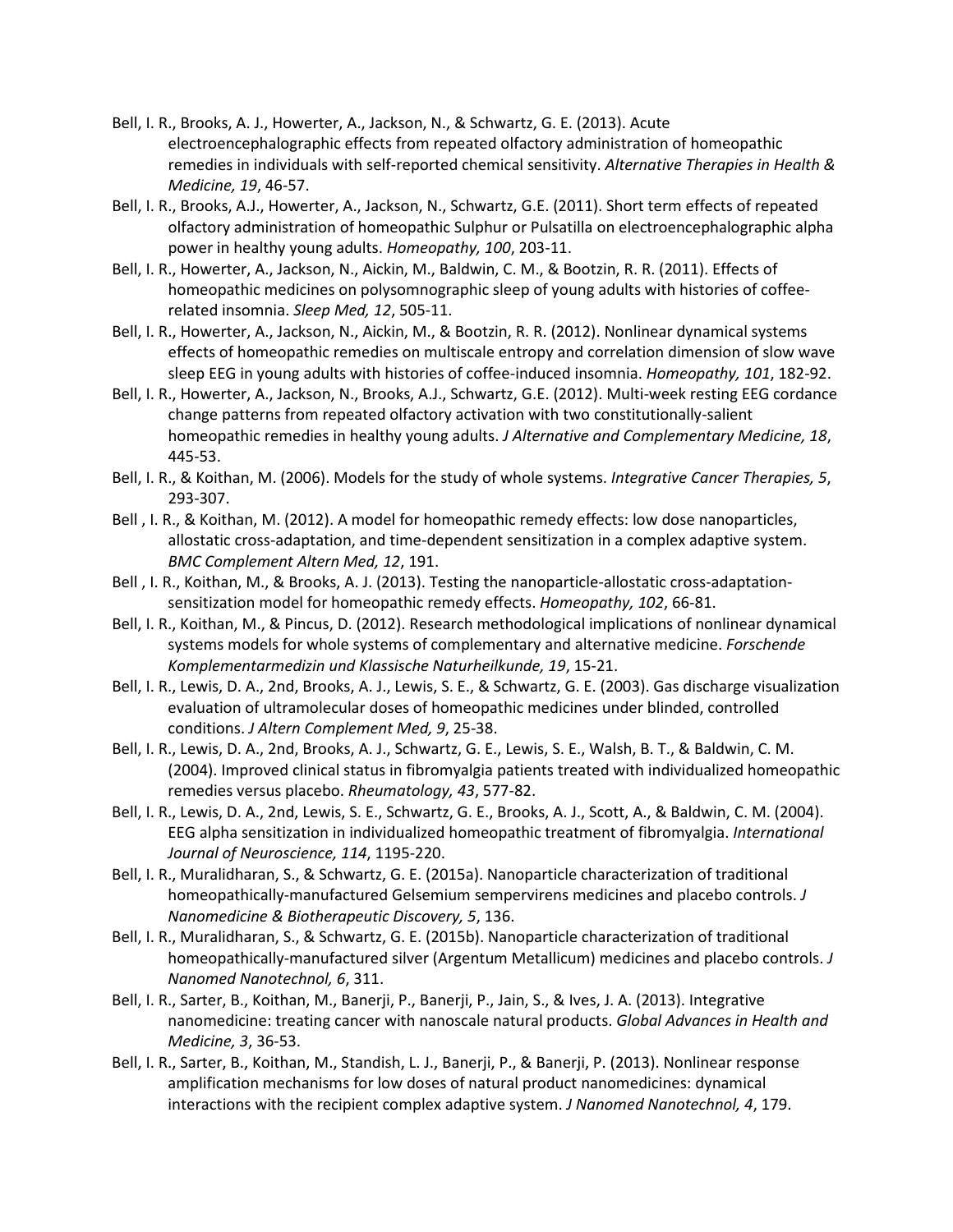- Bell, I. R., Sarter, B., Standish, L. J., Banerji, P., & Banerji, P. (2015). Low doses of traditional nanophytomedicines for clinical treatment: manufacturing processes and nonlinear response patterns. *J Nanosci Nanotechnol, 15*, 4021-38.
- Bell, I. R., & Schwartz, G. E. (2013). Adaptive network nanomedicine: an integrated model for homeopathic medicine. *Frontiers in Bioscience (Scholar Ed.), 5*, 685-708.
- Bell, I. R., & Schwartz, G. E. (2015). Enhancement of adaptive biological effects by nanotechnology preparation methods in homeopathic medicines. *Homeopathy, 104*, 123-38.
- Bell, I. R., Schwartz, G. E., Boyer, N. N., Koithan, M., & Brooks, A. J. (2013). Advances in integrative nanomedicine for improving infectious disease treatment in public health. *European Journal of Integrative Medicine, 5*, 126-40.
- Bell, I. R., Schwartz, G. E., Frye, J., Sarter, B., & Standish, L. J. (2015). Extending the adaptive network nanomedicine model for homeopathic medicine: nanostructures as salient cell danger signals for adaptation. *Nanoscience and Technology: Open Access, 2*, 1-22.
- Bellavite, P. (2003). Complexity science and homeopathy: a synthetic overview. *Homeopathy: the Journal of the Faculty of Homeopathy., 92*, 203-12.
- Bellavite, P., Conforti, A., Marzotto, M., Magnani, P., Cristofoletti, M., Olioso, D., & Zanolin, M. E. (2012). Testing homeopathy in mouse emotional response models: pooled data analysis of two series of studies. *Evid Based Complement Alternat Med, 2012*, 954374.
- Bellavite, P., Marzotto, M., Chirumbolo, S., & Conforti, A. (2011). Advances in homeopathy and immunology: a review of clinical research. *Front Biosci (Schol Ed), 3*, 1363-89.
- Bellavite, P., Marzotto, M., Olioso, D., Moratti, E., & Conforti, A. (2014a). High-dilution effects revisited. 1. Physicochemical aspects. *Homeopathy, 103*, 4-21.
- Bellavite, P., Marzotto, M., Olioso, D., Moratti, E., & Conforti, A. (2014b). High-dilution effects revisited. 2. Pharmacodynamic mechanisms. *Homeopathy, 103*, 22-43.
- Bellavite, P., Olioso, D., Marzotto, M., Moratti, E., & Conforti, A. (2013). A dynamic network model of the similia principle. *Complementary Therapies in Medicine, 21*, 750-61.
- Bellavite, P., Ortolani, R., Pontarollo, F., Pitari, G., & Conforti, A. (2007). Immunology and homeopathy. 5. The rationale of the 'Simile'. *Evid Based Complement Alternat Med, 4*, 149-63.
- Belon, P., Banerjee, A., Karmakar, S. R., Biswas, S. J., Choudhury, S. C., Banerjee, P., Das, J. K., Pathak, S., Guha, B., Paul, S., Bhattacharjee, N., & Khuda-Bukhsh, A. R. (2007). Homeopathic remedy for arsenic toxicity?: Evidence-based findings from a randomized placebo-controlled double blind human trial. *Sci Total Environ, 384*, 141-50.
- Belon, P., Cumps J, Ennis M, Mannaioni PF, Roberfroid M, Sainte-Laudy J, Wiegant FA. (2004). Histamine dilutions modulate basophil activation. *Inflamm Res., 53*, 181-8.
- Bertani, S., Lussignoli, S., Andrioli, G., Bellavite, P., & Conforti, A. (1999). Dual effects of a homeopathic mineral complex on carrageenan-induced oedema in rats. *British Homoeopathic Journal, 88*, 101-5.
- Bertolaso, M., Capolupo, A., Cherubini, C., Filippi, S., Gizzi, A., Loppini, A., & Vitiello, G. (2015). The role of coherence in emergent behavior of biological systems. *Electromagnetic Biology & Medicine, 34*, 138-40.
- Betti, L., Trebbi, G., Kokornaczyk, M. O., Nani, D., Peruzzi, M., Dinelli, G., Bellavite, P., & Brizzi, M. (2017a). Number of succussion strokes affects effectiveness of ultra-high-diluted arsenic on in vitro wheat germination and polycrystalline structures obtained by droplet evaporation method. *Homeopathy, 106*, 47-54.
- Betti, L., Trebbi, G., Kokornaczyk, O., Nani, D., Peruzzi, M., & Brizzi, M. (2013). Effectiveness of ultra high diluted arsenic is a function of succussion number as evidenced by wheat germination test and droplet evaporation method. *Int J High Dilution Res, 12*, 127-28.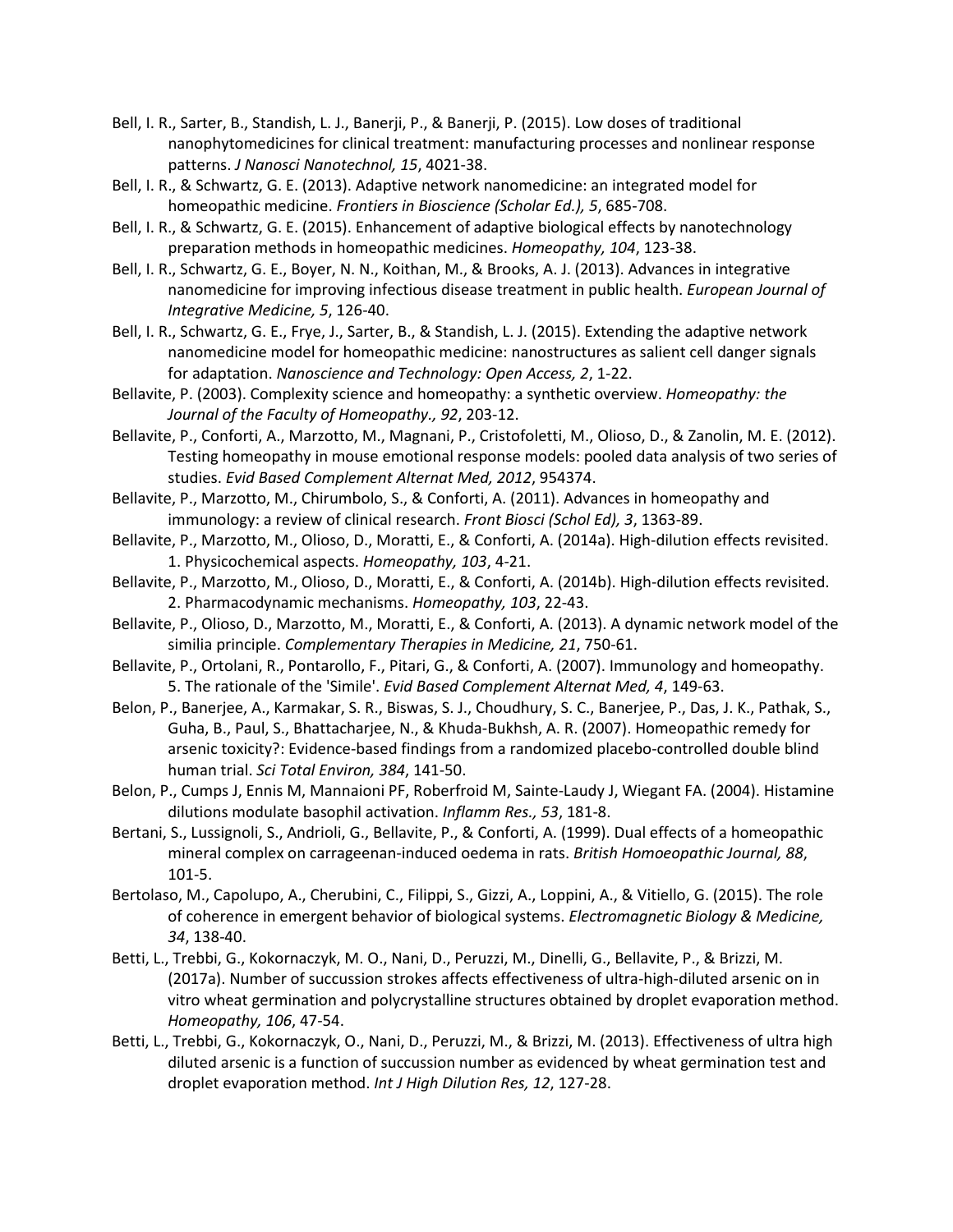- Betti, L., Trebbi, G., Kokornaczyk, O., Nani, D., Peruzzi, M., Dinelli, G., Bellavite, P., & Brizzi, M. (2017b). Number of succussion strokes affects effectiveness of ultra-high-diluted arsenic on in vitro wheat germination and polycrystalline structures obtained by droplet evaporation method. *Homeopathy, in press*.
- Betti, L., Trebbi, G., Olioso, D., Marzotto, M., & Bellavite, P. (2013). Basic research in homeopathy and ultra-high dilutions: what progress is being made? *Homeopathy, 102*, 151-4.
- Bhattacharyya, S. S., Mandal, S. K., Biswas, R., Paul, S., Pathak, S., Boujedaini, N., Belon, P., & Khuda-Bukhsh, A. R. (2008). In vitro studies demonstrate anticancer activity of an alkaloid of the plant Gelsemium sempervirens. *Exp Biol Med (Maywood), 233*, 1591-601.
- Bhattacharyya, S. S., Paul, S., & Khuda-Bukhsh, A. R. (2010). Encapsulated plant extract (Gelsemium sempervirens) poly (lactide-co-glycolide) nanoparticles enhance cellular uptake and increase bioactivity in vitro. *Exp Biol Med (Maywood), 235*, 678-88.
- Bigagli, E., Luceri, C., Bernardini, S., Dei, A., Filippini, A., & Dolara, P. (2014). Exploring the effects of homeopathic Apis mellifica preparations on human gene expression profiles. *Homeopathy, 103*, 127-32.
- Bigagli, E., Luceri, C., Dei, A., Bernardini, S., & Dolara, P. (2016). Effects of Extreme Dilutions of Apis mellifica Preparations on Gene Expression Profiles of Human Cells. *Dose Response, 14*, 1559325815626685.
- Bischof, M., & Del Giudice, E. (2013). Communication and the emergence of collective behavior in living organisms: a quantum approach. *Mol Biol Int, 2013*, 987549.
- Bishayee, K., Chakraborty, D., Ghosh, S., Boujedaini, N., & Khuda-Bukhsh, A. R. (2013). Lycopodine triggers apoptosis by modulating 5-lipoxygenase, and depolarizing mitochondrial membrane potential in androgen sensitive and refractory prostate cancer cells without modulating p53 activity: signaling cascade and drug-DNA interaction. *Eur J Pharmacol, 698*, 110-21.
- Biswas, R., Mandal, S. K., Dutta, S., Bhattacharyya, S. S., Boujedaini, N., & Khuda-Bukhsh, A. R. (2011). Thujone-Rich Fraction of Thuja occidentalis Demonstrates Major Anti-Cancer Potentials: Evidences from In Vitro Studies on A375 Cells. *Evid Based Complement Alternat Med, 2011*, 568148.
- Biswas, S. J., Bhattacharjee, N., & Khuda-Bukhsh, A. R. (2008). Efficacy of a plant extract (Chelidonium majus L.) in combating induced hepatocarcinogenesis in mice. *Food Chem Toxicol, 46*, 1474-87.
- Biswas, S. J., & Khuda-Bukhsh, A. R. (2002). Effect of a homeopathic drug, Chelidonium, in amelioration of p-DAB induced hepatocarcinogenesis in mice. *BMC Complement Altern Med, 2*, 4.
- Biswas, S. J., Pathak, S., Bhattacharjee, N., Das, J. K., & Khuda-Bukhsh, A. R. (2005). Efficacy of the potentized homeopathic drug, Carcinosin 200, fed alone and in combination with another drug, Chelidonium 200, in amelioration of p-dimethylaminoazobenzene-induced hepatocarcinogenesis in mice. *J Altern Complement Med, 11*, 839-54.
- Bittner, E. R., Madalan, A., Czader, A., & Roman, G. (2012). Quantum origins of molecular recognition and olfaction in Drosophila. *J Chem Phys, 137*, 22a551.
- Bonafini, C., Marzotto, M., & Bellavite, P. (2017). In vitro effects of Zinc in soluble and homeopathic formulations on macrophages and astrocytes. *Homeopathy, 106*, 103-13.
- Borriello, A., Bencivenga, D., Caldarelli, I., Tramontano, A., Borgia, A., Pirozzi, A. V., Oliva, A., & Della Ragione, F. (2013). Resveratrol and cancer treatment: is hormesis a yet unsolved matter? *Curr Pharm Des, 19*, 5384-93.
- Bousta, D., Soulimani, R., Jarmouni, I., Belon, P., Falla, J., Froment, N., & Younos, C. (2001). Neurotropic, immunological and gastric effects of low doses of Atropa belladonna L., Gelsemium sempervirens L. and Poumon histamine in stressed mice. *J Ethnopharmacol, 74*, 205-15.
- Bracho, G., Varela, E., Fernandez, R., Ordaz, B., Marzoa, N., Menendez, J., Garcia, L., Gilling, E., Leyva, R., Rufin, R., de la Torre, R., Solis, R. L., Batista, N., Borrero, R., & Campa, C. (2010). Large-scale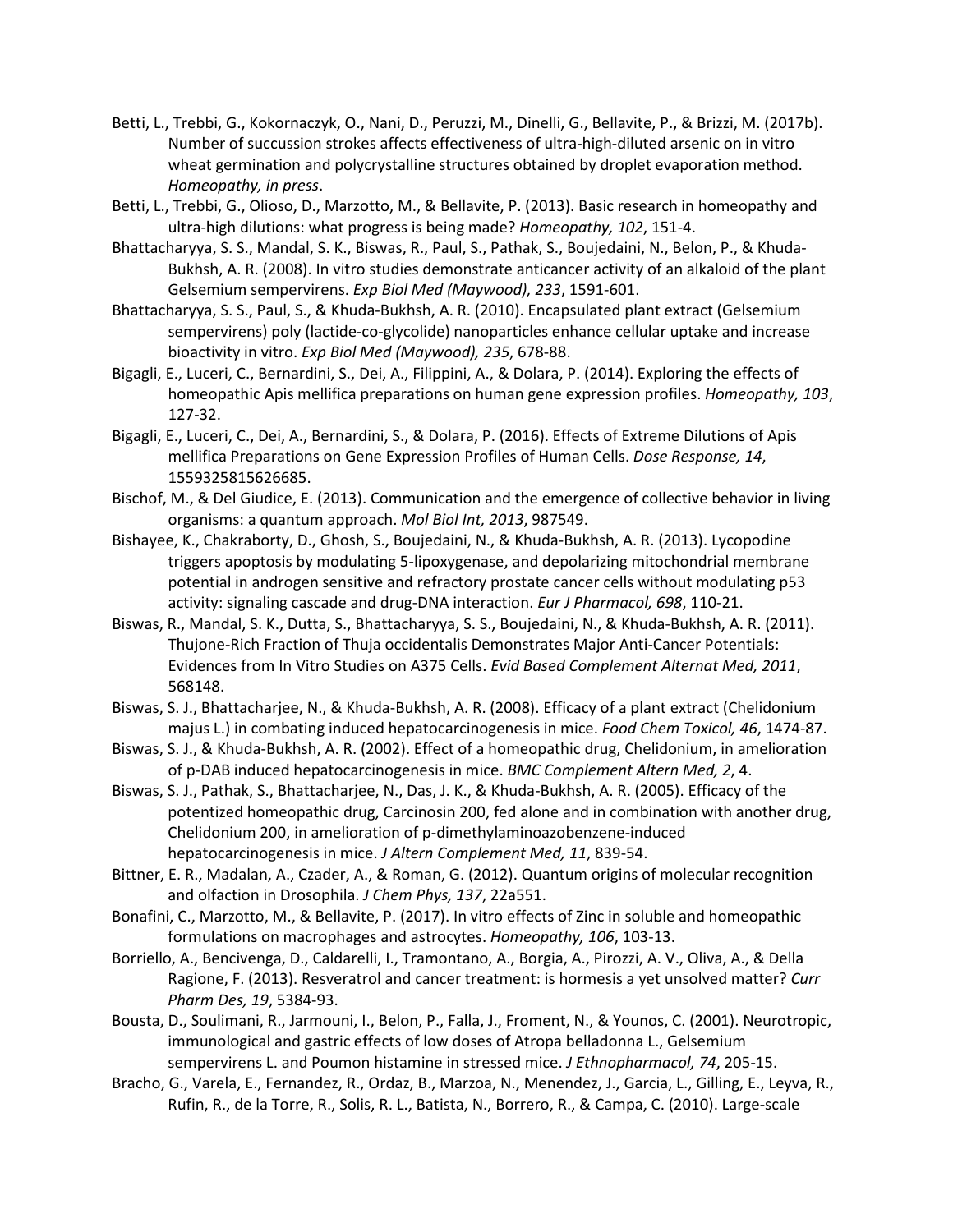application of highly-diluted bacteria for Leptospirosis epidemic control. *Homeopathy, 99*, 156- 66.

- Burbano, R. R., Leal, M. F., da Costa, J. B., Bahia Mde, O., de Lima, P. D., Khayat, A. S., Seligman, I. C., de Assumpcao, P. P., Buchi Dde, F., & Smith Mde, A. (2009). Lymphocyte proliferation stimulated by activated human macrophages treated with Canova. *Homeopathy, 98*, 45-8.
- Bussing, A., & Schweizer, K. (1998). Effects of a phytopreparation from Helleborus niger on immunocompetent cells in vitro. *J Ethnopharmacol, 59*, 139-46.
- Buzea, C., Pacheco, I. I., & Robbie, K. (2007). Nanomaterials and nanoparticles: sources and toxicity. *Biointerphases, 2*, MR17-71.
- Calabrese, E. J. (2013). Hormetic mechanisms. *Critical Reviews in Toxicology, 43*, 580-606.
- Calabrese, E. J. (2015). Hormesis within a mechanistic context. *Homeopathy, 104*, 90-96.
- Calabrese, E. J., Bachmann, K. A., Bailer, A. J., Bolger, P. M., Borak, J., Cai, L., Cedergreen, N., Cherian, M. G., Chiueh, C. C., Clarkson, T. W., Cook, R. R., Diamond, D. M., Doolittle, D. J., Dorato, M. A., Duke, S. O., Feinendegen, L., Gardner, D. E., Hart, R. W., Hastings, K. L., Hayes, A. W., Hoffmann, G. R., Ives, J. A., Jaworowski, Z., Johnson, T. E., Jonas, W. B., Kaminski, N. E., Keller, J. G., Klaunig, J. E., Knudsen, T. B., Kozumbo, W. J., Lettieri, T., Liu, S. Z., Maisseu, A., Maynard, K. I., Masoro, E. J., McClellan, R. O., Mehendale, H. M., Mothersill, C., Newlin, D. B., Nigg, H. N., Oehme, F. W., Phalen, R. F., Philbert, M. A., Rattan, S. I., Riviere, J. E., Rodricks, J., Sapolsky, R. M., Scott, B. R., Seymour, C., Sinclair, D. A., Smith-Sonneborn, J., Snow, E. T., Spear, L., Stevenson, D. E., Thomas, Y., Tubiana, M., Williams, G. M., & Mattson, M. P. (2007). Biological stress response terminology: Integrating the concepts of adaptive response and preconditioning stress within a hormetic dose-response framework. *Toxicol Appl Pharmacol, 222*, 122-8.
- Calabrese, E. J., & Jonas, W. B. (2010). Evaluating homeopathic drugs within a biomedical framework. *Hum Exp Toxicol, 29*, 545-9.
- Calabrese, E. J., & Jonas, W. B. (2010). Homeopathy: clarifying its relationship to hormesis. *Hum Exp Toxicol., 29*, 531-6.
- Calabrese, E. J., & Mattson, M. P. (2011). Hormesis provides a generalized quantitative estimate of biological plasticity. *J Cell Commun Signal, 5*, 25-38.
- Calabrese, E. J., Mattson, M. P., & Calabrese, V. (2010). Resveratrol commonly displays hormesis: occurrence and biomedical significance. *Hum Exp Toxicol, 29*, 980-1015.
- Canello, S., Gasparini, G., Luisetto, P., Di Cerbo, A., & Pomerri, F. (2016). Bone computed tomography mineral content evaluation in chickens: effects of substances in homeopathic concentration. *Homeopathy, 105*, 92-5.
- Cartwright, S. J. (2016). Solvatochromic dyes detect the presence of homeopathic potencies. *Homeopathy, 105*, 55-65.
- Cartwright, S. J. (2017). Interaction of homeopathic potencies with the water soluble solvatochromic dye bis-dimethylaminofuchsone. Part 1: pH studies. *Homeopathy, 106*, 37-46.
- Cartwright, S. J. (2018). Degree of Response to Homeopathic Potencies Correlates with Dipole Moment Size in Molecular Detectors: Implications for Understanding the Fundamental Nature of Serially Diluted and Succussed Solutions. *Homeopathy, 107*, 19-31.
- Caulfield, T., & DeBow, S. (2005). A systematic review of how homeopathy is represented in conventional and CAM peer reviewed journals. *BMC Complement Altern Med, 5*, 12.
- Cesar, B., Abud, A. P., de Oliveira, C. C., Cardoso, F., Gremski, W., Gabardo, J., & Buchi Dde, F. (2008). Activation of mononuclear bone marrow cells treated in vitro with a complex homeopathic medication. *Micron, 39*, 461-70.
- Chaikin, Y., Kedem, O., Raz, J., Vaskevich, A., & Rubinstein, I. (2013). Stabilization of Metal Nanoparticle Films on Glass Surfaces Using Ultrathin Silica Coating. *Anal Chem, 85*, 10022-7.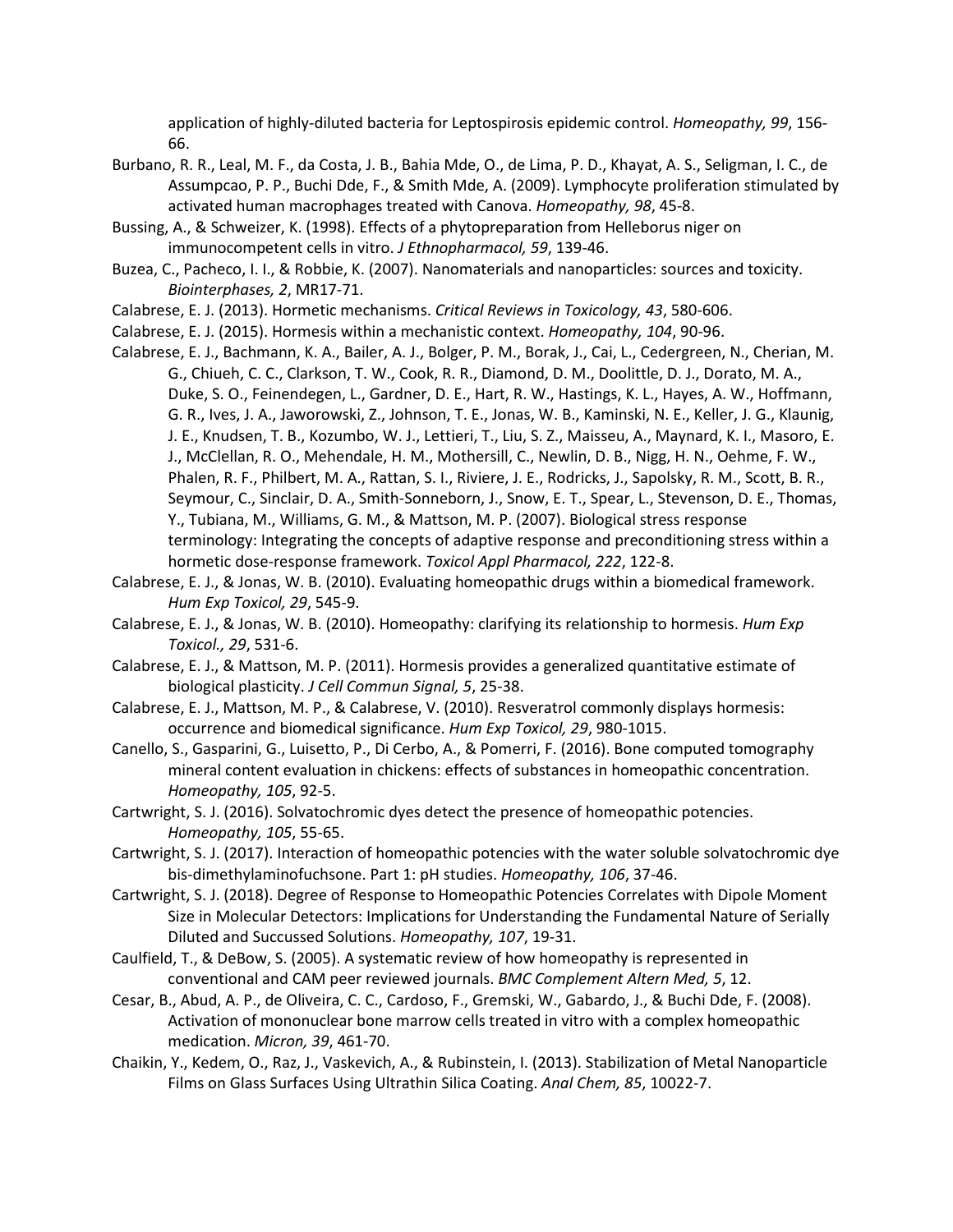- Chakraborty, M., Ghosh, S., Das, S., Basu, R., & Nandy, P. (2015). Effect of Different Potencies of Nanomedicine Aconitum Napelles on Its Spectral and Antibacterial Properties. *International Journal of Innovative Research in Science, Engineering and Technology, 4*, 6862-67.
- Chanput, W., Mes, J. J., & Wichers, H. J. (2014). THP-1 cell line: an in vitro cell model for immune modulation approach. *Int Immunopharmacol, 23*, 37-45.
- Chatel, A., & Mouneyrac, C. (2017). Signaling pathways involved in metal-based nanomaterial toxicity towards aquatic organisms. *Comp Biochem Physiol C Toxicol Pharmacol, 196*, 61-70.
- Chikramane, P. S., Kalita, D., Suresh, A. K., Kane, S. G., & Bellare, J. R. (2012). Why Extreme Dilutions Reach Non-zero Asymptotes: A Nanoparticulate Hypothesis Based on Froth Flotation. *Langmuir, 28*, 15864-75.
- Chikramane, P. S., Suresh, A. K., Bellare, J. R., & Kane, S. G. (2010). Extreme homeopathic dilutions retain starting materials: A nanoparticulate perspective. *Homeopathy., 99*, 231-42.
- Chikramane, P. S., Suresh, A. K., Kane, S. G., & Bellare, J. R. (2017). Metal nanoparticle induced hormetic activation: a novel mechanism of homeopathic medicines. *Homeopathy, 106*, 135-44.
- Choudhury, S. R., Ghosh, M., Mandal, A., Chakravorty, D., Pal, M., Pradhan, S., & Goswami, A. (2011). Surface-modified sulfur nanoparticles: an effective antifungal agent against Aspergillus niger and Fusarium oxysporum. *Appl Microbiol Biotechnol, 90*, 733-43.
- Chow, A., Brown, B. D., & Merad, M. (2011). Studying the mononuclear phagocyte system in the molecular age. *Nat Rev Immunol, 11*, 788-98.
- Chu, S. H., Feng, D. F., Ma, Y. B., & Li, Z. Q. (2012). Hydroxyapatite nanoparticles inhibit the growth of human glioma cells in vitro and in vivo. *Int J Nanomedicine, 7*, 3659-66.
- Chu, S. H., Zhou, Z. M., Feng, D. F., & Ma, Y. B. (2014). Inhibition of human glioma U251 cells growth in vitro and in vivo by hydroxyapatite nanoparticle-assisted delivery of short hairpin RNAs against SATB1. *Mol Biol Rep, 41*, 977-86.
- Coelho Moreira, C. O., de Fatima Ferreira Borges da Costa, J., Leal, M. F., Ferreira de Andrade, E., Rezende, A. P., Imbeloni, A. A., Pereira Carneiro Muniz, J. A., de Arruda Cardoso Smith, M., Burbano, R. R., & de Assumpcao, P. P. (2012). Lymphocyte proliferation stimulated by activated Cebus apella macrophages treated with a complex homeopathic immune response modifiers. *Homeopathy, 101*, 74-9.
- Coffey, D. S. (1998). Self-organization, complexity, and chaos: the new biology for medicine. *Nature Medicine., 4*, 882-85.
- Courtens, F., & Benabdallah, M. (2016). Homéopathie et récepteurs olfactifs, une nouvelle hypothèse pour un mode d'action possible de l'homéopathie. *La Revue d'Homéopathie, 7*, 156-60.
- Csupor, D., Boros, K., & Hohmann, J. (2013). Low potency homeopathic remedies and allopathic herbal medicines: is there an overlap? *PLoS ONE, 8*, e74181.
- Czaplicka, A., Holyst, J. A., & Sloot, P. M. (2013). Noise enhances information transfer in hierarchical networks. *Sci Rep, 3*, 1223.
- Czerlinski, G., & Ypma, T. (2011). Homeopathic potentization based on nanoscale domains. *J Altern Complement Med, 17*, 1165-73.
- Czerlinski, G., & Ypma, T. (2012). The targets of information-carrying nanodomains. *J Nanosci Nanotechnol, 12*, 2239-47.
- Danno, K., Colas, A., Masson, J. L., & Bordet, M. F. (2013). Homeopathic treatment of migraine in children: results of a prospective, multicenter, observational study. *J Altern Complement Med, 19*, 119-23.
- Das, D., De, A., Dutta, S., Biswas, R., Boujedaini, N., & Khuda-Bukhsh, A. R. (2011). Potentized homeopathic drug Arsenicum Album 30C positively modulates protein biomarkers and gene expressions in Saccharomyces cerevisae exposed to arsenate. *Zhong Xi Yi Jie He Xue Bao, 9*, 752- 60.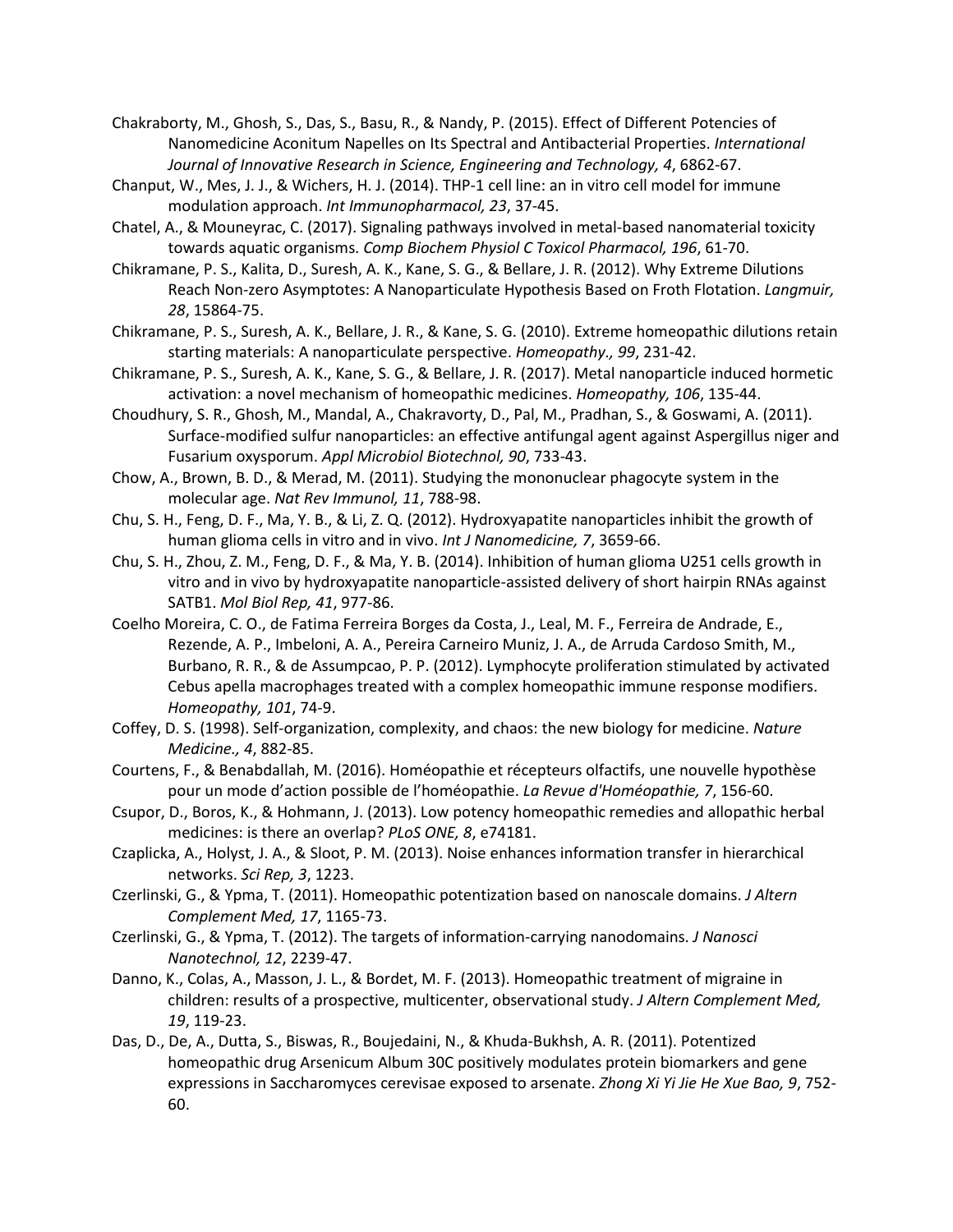- Das, S., Das, J., Samadder, A., Bhattacharyya, S., Das, D., & Khuda-Bukhsh, A. R. (2013). Biosynthesized silver nanoparticles by ethanolic extracts of Phytolacca decandra, Gelsemium sempervirens, Hydrastis canadensis and Thuja occidentalis induce differential cytotoxicity through G2/M arrest in A375 cells. *Colloids and Surfaces B: Biointerfaces, 101*, 325-36.
- Das, S., Saha, S. K., De, A., Das, D., & Khuda-Bukhsh, A. R. (2012). Potential of the homeopathic remedy, Arnica Montana 30C, to reduce DNA damage in Escherichia coli exposed to ultraviolet irradiation through up-regulation of nucleotide excision repair genes. *Zhong Xi Yi Jie He Xue Bao, 10*, 337- 46.
- De, A., Das, D., Dutta, S., Chakraborty, D., Boujedaini, N., & Khuda-Bukhsh, A. R. (2012). Potentized homeopathic drug Arsenicum Album 30C inhibits intracellular reactive oxygen species generation and up-regulates expression of arsenic resistance gene in arsenine-exposed bacteria Escherichia coli. *J Chinese Integrative Med, 10*, 210-27.
- de Oliveira, C. C., de Oliveira, S. M., Godoy, L. M., Gabardo, J., & Buchi Dde, F. (2006). Canova, a Brazilian medical formulation, alters oxidative metabolism of mice macrophages. *J Infect, 52*, 420-32.
- de Oliveira, C. C., de Oliveira, S. M., Goes, V. M., Probst, C. M., Krieger, M. A., & Buchi Dde, F. (2008). Gene expression profiling of macrophages following mice treatment with an immunomodulator medication. *J Cell Biochem, 104*, 1364-77.
- de Oliveira, S. M., de Oliveira, C. C., Abud, A. P., Guimaraes Fde, S., Di Bernardi, R. P., Coletto, E. L., & Buchi Dde, F. (2011). Mercurius solubilis: actions on macrophages. *Homeopathy, 100*, 228-36.
- de Paula Coelho, C., Motta, P. D., Petrillo, M., de Oliveira Iovine, R., Dalboni, L. C., Santana, F. R., Correia, M. S., Casarin, R. C., Carvalho, V. M., & Bonamin, L. V. (2017). Homeopathic medicine Cantharis modulates uropathogenic E. coli (UPEC)-induced cystitis in susceptible mice. *Cytokine, 92*, 103- 09.
- Del Giudice, E., & Tedeschi, A. (2009). Water and autocatalysis in living matter. *Electromagn Biol Med, 28*, 46-52.
- Demangeat, J. L. (2010). NMR relaxation evidence for solute-induced nanosized superstructures in ultramolecular aqueous dilutions of silica-lactose. *Journal of Molecular Liquids, 155*, 71-79.
- Demangeat, J. L. (2013). Nanosized solvent superstructures in ultramolecular aqueous dilutions: twenty years' research using water proton NMR relaxation. *Homeopathy, 102*, 87-105.
- Demangeat, J. L. (2015). Gas nanobubbles and aqueous nanostructures: the crucial role of dynamization. *Homeopathy, 104*, 101-15.
- Dimpfel, W., Roeska, K., & Seilheimer, B. (2012). Effect of Neurexan on the pattern of EEG frequencies in rats. *BMC Complement Altern Med, 12*, 126.
- Dimpfel, W., Roeska K, Seilheimer B. (2010). The ultra low dose combination medication ULDCM-310 triggers electro-encephalographic patterns in the rat brain in a dose and time dependent manner. *European Journal of Integrative Medicine, 2*, 227-28.
- Dimpfel, W., Storni, C., & Verbruggen, M. (2011). Ingested oat herb extract (Avena sativa) changes EEG spectral frequencies in healthy subjects. *J Altern Complement Med, 17*, 427-34.
- Elia, V., Ausanio, G., Gentile, F., Germano, R., Napoli, E., & Niccoli, M. (2014). Experimental evidence of stable water nanostructures in extremely dilute solutions, at standard pressure and temperature. *Homeopathy, 103*, 44-50.
- Elia, V., Marrari, L. A., & Napoli, E. (2012). Aqueous nanostructures in water induced by electromagnetic fields emitted by EDS. *Journal of Thermal Analysis and Calorimetry, 107*, 843-51.
- Fadlalla, K., Watson, A., Yehualaeshet, T., Turner, T., & Samuel, T. (2011). Ruta graveolens extract induces DNA damage pathways and blocks Akt activation to inhibit cancer cell proliferation and survival. *Anticancer Res, 31*, 233-41.
- Falagan-Lotsch, P., Grzincic, E. M., & Murphy, C. J. (2016a). One low-dose exposure of gold nanoparticles induces long-term changes in human cells. *Proc Natl Acad Sci U S A*.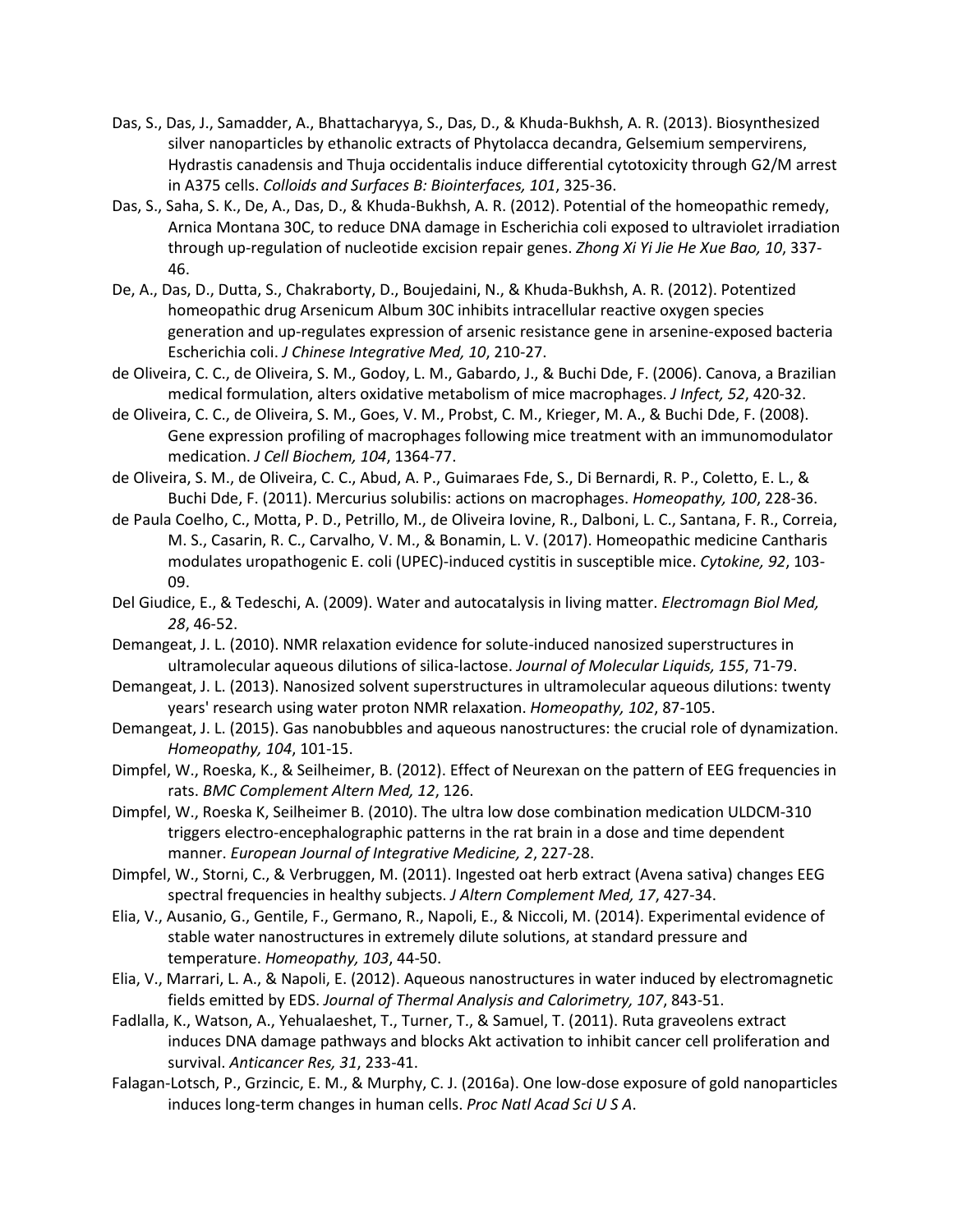Falagan-Lotsch, P., Grzincic, E. M., & Murphy, C. J. (2016b). One low-dose exposure of gold nanoparticles induces long-term changes in human cells. *Proc Natl Acad Sci U S A, 113*, 13318-23.

- Fioranelli, M., Bianchi, M., Roccia, M. G., & V, D. I. N. (2016). Effects of Arnica comp.-Heel(R) on reducing cardiovascular events in patients with stable coronary disease. *Minerva Cardioangiol, 64*, 34-40.
- Fisher, P. (2012). What is homeopathy? An introduction. *Front Biosci (Elite Ed), 4*, 1669-82.
- Fisher, P. (2016). Is quantum entanglement in homeopathy a reality? *Homeopathy, 105*, 209-10.
- Fisher, P., Greenwood, A., Huskisson, E.C., Turner, P., Belon, P. (1989). Effect of homeopathic treatment on fibrositis (primary fibromyalgia). *British Medical Journal., 299*, 365-66.
- Foletti, A., Grimaldi, S., Lisi, A., Ledda, M., & Liboff, A. R. (2013). Bioelectromagnetic medicine: the role of resonance signaling. *Electromagn Biol Med, 32*, 484-99.
- Foletti, A., Ledda, M., Grimaldi, S., D'Emilia, E., Giuliani, L., Liboff, A., & Lisi, A. (2015). The trail from quantum electro dynamics to informative medicine. *Electromagnetic Biology & Medicine, 34*, 147-50.
- Fønnebø, V., Grimsgaard S, Walach H, Ritenbaugh C, Norheim AJ, MacPherson H, Lewith G, Launsø L, Koithan M, Falkenberg T, Boon H, Aickin M. (2007). Researching complementary and alternative treatments--the gatekeepers are not at home. *BMC Med Res Methodol, 7*, 7.
- Franco, M. I., Turin, L., Mershin, A., & Skoulakis, E. M. (2011). Molecular vibration-sensing component in Drosophila melanogaster olfaction. *Proc Natl Acad Sci U S A, 108*, 3797-802.
- Frass, M., Dielacher, C., Linkesch, M., Endler, C., Muchitsch, I., Schuster, E., & Kaye, A. (2005). Influence of potassium dichromate on tracheal secretions in critically ill patients. *Chest, 127*, 936-41.
- Frass, M., Friehs, H., Thallinger, C., Sohal, N. K., Marosi, C., Muchitsch, I., Gaertner, K., Gleiss, A., Schuster, E., & Oberbaum, M. (2015). Influence of adjunctive classical homeopathy on global health status and subjective wellbeing in cancer patients - A pragmatic randomized controlled trial. *Complement Ther Med, 23*, 309-17.
- Frass, M., Linkesch, M., Banyai, S., Resch, G., Dielacher, C., Lobl, T., Endler, C., Haidvogl, M., Muchitsch, I., & Schuster, E. (2005). Adjunctive homeopathic treatment in patients with severe sepsis: a randomized, double-blind, placebo-controlled trial in an intensive care unit. *Homeopathy, 94*, 75-80.
- Frass, M., Linkesch, M., Banyai, S., Resch, G., Dielacher, C., Lobl, T., Endler, C., Haidvogl, M., Muchitsch, I., & Schuster, E. (2011). Adjunctive homeopathic treatment in patients with severe sepsis: a randomized, double-blind, placebo-controlled trial in an intensive care unit. 2005. *Homeopathy, 100*, 95-100.
- Frenkel, M., Mishra, B. M., Sen, S., Yang, P., Pawlus, A., Vence, L., Leblanc, A., Cohen, L., & Banerji, P. (2010). Cytotoxic effects of ultra-diluted remedies on breast cancer cells. *Int J Oncol, 36*, 395- 403.
- Gaertner, K., Mullner, M., Friehs, H., Schuster, E., Marosi, C., Muchitsch, I., Frass, M., & Kaye, A. D. (2014). Additive homeopathy in cancer patients: Retrospective survival data from a homeopathic outpatient unit at the Medical University of Vienna. *Complement Ther Med, 22*, 320-32.
- Gallo, P. M., & Gallucci, S. (2013). The dendritic cell response to classic, emerging, and homeostatic danger signals. Implications for autoimmunity. *Front Immunol, 4*, 138.
- Gane, S., Georganakis, D., Maniati, K., Vamvakias, M., Ragoussis, N., Skoulakis, E. M., & Turin, L. (2013). Molecular vibration-sensing component in human olfaction. *PLoS ONE, 8*, e55780.
- Gayen, A. L., Mondal, D., Roy, D., Bandyopadhyay, P., Manna, S., Basu, R., Das, S., Bhar, D. S., Paul, B. K., & Nandy, P. (2017). Improvisation of electrical properties of PVDF-HFP: use of novel metallic nanoparticles. *Journal of Materials Science: Materials in Electronics, 28*, 14798-808.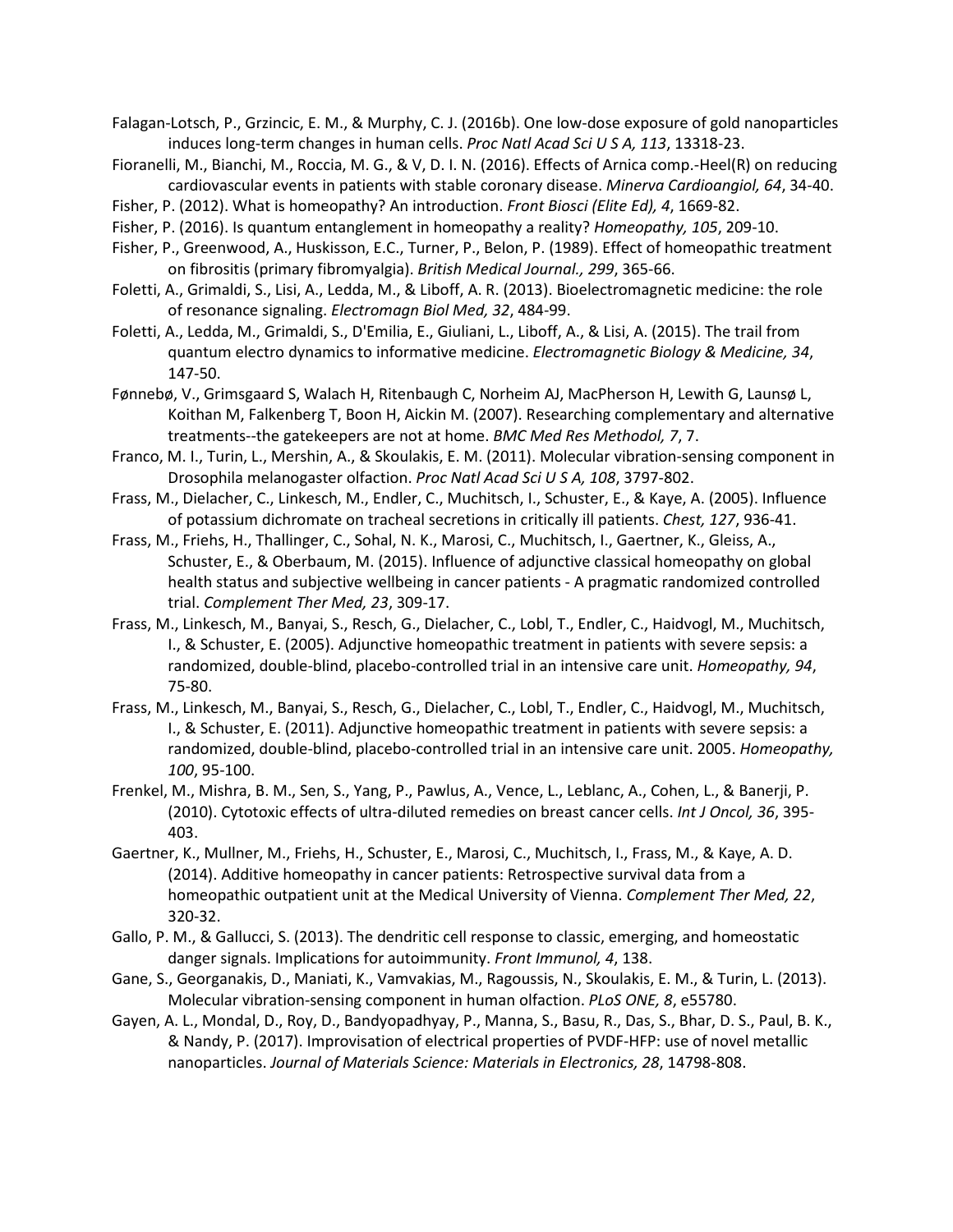- Gentile, M. T., Ciniglia, C., Reccia, M. G., Volpicelli, F., Gatti, M., Thellung, S., Florio, T., Melone, M. A., & Colucci-D'Amato, L. (2015). Ruta graveolens L. induces death of glioblastoma cells and neural progenitors, but not of neurons, via ERK 1/2 and AKT activation. *PLoS ONE, 10*, e0118864.
- Germano, R. (2015). Water's quantum structures and life. *Electromagnetic Biology & Medicine, 34*, 133- 37.
- Ghosh, S., Bishayee, K., Paul, A., Mukherjee, A., Sikdar, S., Chakraborty, D., Boujedaini, N., & Khuda-Bukhsh, A. R. (2013). Homeopathic mother tincture of Phytolacca decandra induces apoptosis in skin melanoma cells by activating caspase-mediated signaling via reactive oxygen species elevation. *J Integr Med, 11*, 116-24.
- Ghosh, S., Chakraborty, M., Das, S., Basu, R., & Nandy, P. (2015). Effect of Different Potencies of Nanomedicine Cuprum metallicum on Membrane Fluidity-a Biophysical Study. *American Journal of Homeopathic Medicine, 107*, 161-69.
- Ghosh, S., Patil, S., Ahire, M., Kitture, R., Kale, S., Pardesi, K., Cameotra, S. S., Bellare, J., Dhavale, D. D., Jabgunde, A., & Chopade, B. A. (2012). Synthesis of silver nanoparticles using Dioscorea bulbifera tuber extract and evaluation of its synergistic potential in combination with antimicrobial agents. *Int J Nanomedicine, 7*, 483-96.
- Ghosh, S., Sikdar, S., Mukherjee, A., & Khuda-Bukhsh, A. R. (2015). Evaluation of chemopreventive potentials of ethanolic extract of Ruta graveolens against A375 skin melanoma cells in vitro and induced skin cancer in mice in vivo. *J Integr Med, 13*, 34-44.
- Glatthaar-Saalmuller, B. (2007). In vitro evaluation of the antiviral effects of the homeopathic preparation Gripp-Heel on selected respiratory viruses. *Can J Physiol Pharmacol, 85*, 1084-90.
- Gleiss, A., Frass, M., & Gaertner, K. (2016). Re-analysis of survival data of cancer patients utilizing additive homeopathy. *Complement Ther Med, 27*, 65-7.
- Grimaldi-Bensouda, L., Abenhaim, L., Massol, J., Guillemot, D., Avouac, B., Duru, G., Lert, F., Magnier, A. M., Rossignol, M., Rouillon, F., & Begaud, B. (2016). Homeopathic medical practice for anxiety and depression in primary care: the EPI3 cohort study. *BMC Complement Altern Med, 16*, 125.
- Grimaldi-Bensouda, L., Begaud, B., Rossignol, M., Avouac, B., Lert, F., Rouillon, F., Benichou, J., Massol, J., Duru, G., Magnier, A. M., Abenhaim, L., & Guillemot, D. (2014). Management of Upper Respiratory Tract Infections by Different Medical Practices, Including Homeopathy, and Consumption of Antibiotics in Primary Care: The EPI3 Cohort Study in France 2007-2008. *PLoS ONE, 9*, e89990.
- Grundling, C., Schimetta, W., & Frass, M. (2012). Real-life effect of classical homeopathy in the treatment of allergies: A multicenter prospective observational study. *Wien Klin Wochenschr, 124*, 11-7.
- Guimaraes, F. S., Andrade, L. F., Martins, S. T., Abud, A. P., Sene, R. V., Wanderer, C., Tiscornia, I., Bollati-Fogolin, M., Buchi, D. F., & Trindade, E. S. (2010). In vitro and in vivo anticancer properties of a Calcarea carbonica derivative complex (M8) treatment in a murine melanoma model. *BMC Cancer, 10*, 113.
- Gupta, H. R., Patil, Y., Singh, D., & Thakur, M. (2016). Embryonic Zebrafish Model A Well-Established Method for Rapidly Assessing the Toxicity of Homeopathic Drugs: - Toxicity Evaluation of Homeopathic Drugs Using Zebrafish Embryo Model. *J Pharmacopuncture, 19*, 319-28.
- Hahn, R. G. (2013a). Homeopathy: Meta-Analyses of Pooled Clinical Data. *Forschende Komplementärmedizin / Research in Complementary Medicine, 20*, 376-81.
- Hahn, R. G. (2013b). Homeopathy: meta-analyses of pooled clinical data. *Forsch Komplementmed, 20*, 376-81.
- Haidvogl, M., Riley, D. S., Heger, M., Brien, S., Jong, M., Fischer, M., Lewith, G. T., Jansen, G., & Thurneysen, A. E. (2007). Homeopathic and conventional treatment for acute respiratory and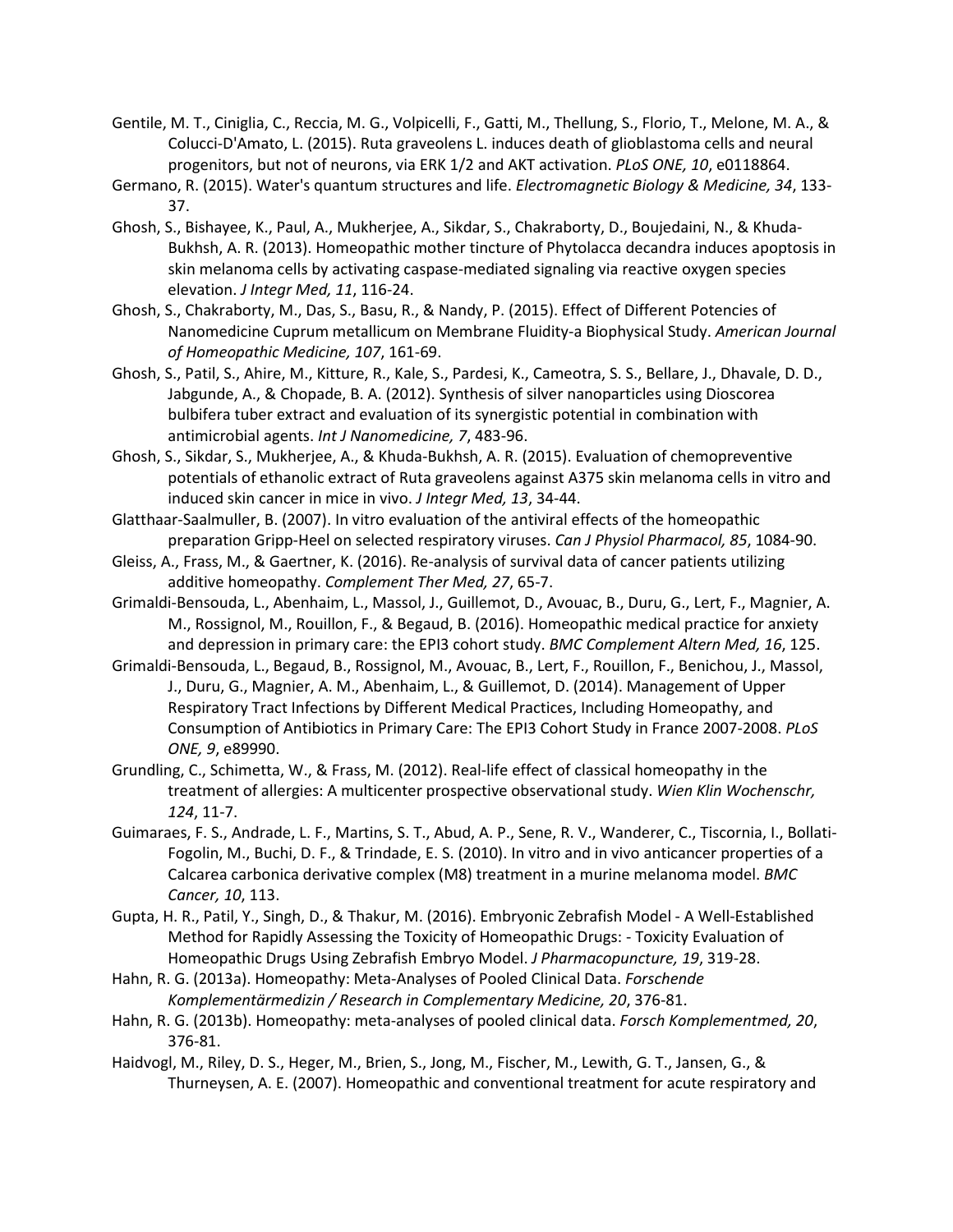ear complaints: a comparative study on outcome in the primary care setting. *BMC Complement Altern Med, 7*, 7.

- Hidalgo, C. A., Blumm, N., Barabasi, A. L., & Christakis, N. A. (2009). A dynamic network approach for the study of human phenotypes. *PLoS Comput Biol, 5*, e1000353.
- Holandino, C., Oliveira, A. P., Homsani, F., de Paiva, J. P., Barbosa, G. M., de Lima Zanetti, M. R., de Barros Fernandes, T., Siqueira, C. M., da Veiga, V. F., Coli Louvisse de Abreu, L., Marzotto, M., Bernardi, P., Bonamin, L. V., Bellavite, P., Rossi, A. L., & Picciani, P. H. d. S. (2017). Structural and thermal analyses of zinc and lactose in homeopathic triturated systems. *Homeopathy, 106*, 160- 70.
- Hollenstein, T. (2007). State space grids: analyzing dynamics across development. *International Journal of Behavioral Development., 31*, 384-96.
- Hostanska, K., Rostock, M., Melzer, J., Baumgartner, S., & Saller, R. (2012). A homeopathic remedy from arnica, marigold, St. John's wort and comfrey accelerates in vitro wound scratch closure of NIH 3T3 fibroblasts. *BMC Complement Altern Med, 12*, 100.
- Howerter, A., Hollenstein, T., Boon, H., & Brule, D. (2012). State-space grid analysis: Applications for clinical WS-CAM research. *Forsch Komplementarmed, 19*, DOI: 10.1159/000335187.
- Hu, Z., Song, B., Xu, L., Zhong, Y., Peng, F., Ji, X., Zhu, F., Yang, C., Zhou, J., Su, Y., Chen, S., He, Y., & He, S. (2016). Aqueous synthesized quantum dots interfere with the NF-kappaB pathway and confer anti-tumor, anti-viral and anti-inflammatory effects. *Biomaterials, 108*, 187-96.
- Hyland, M. E. (2003). Extended network generalized entanglement theory: therapeutic mechanisms, empirical predictions, and investigations. *Journal of Alternative & Complementary Medicine, 9*, 919-36.
- Hyland, M. E. (2003). Extended Network Generalized Entanglement Theory: therapeutic mechanisms, empirical predictions, and investigations. [Review] [64 refs]. *Journal of Alternative & Complementary Medicine, 9*, 919-36.
- Hyland, M. E., & Lewith, G. T. (2002). Oscillatory effects in a homeopathic clinical trial: an explanation using complexity theory, and implications for clinical practice. *Homeopathy, 91*, 145-49.
- Iavicoli, I., Calabrese, E. J., & Nascarella, M. A. (2010). Exposure to nanoparticles and hormesis. *Dose Response, 8*, 501-17.
- Iavicoli, I., Fontana, L., Leso, V., & Calabrese, E. J. (2014). Hormetic dose-responses in nanotechnology studies. *Sci Total Environ, 487*, 361-74.
- Ives, J. A., Moffett, J. R., Arun, P., Lam, D., Todorov, T. I., Brothers, A. B., Anick, D. J., Centeno, J., Namboodiri, M. A., & Jonas, W. B. (2010). Enzyme stabilization by glass-derived silicates in glassexposed aqueous solutions. *Homeopathy, 99*, 15-24.
- Jacobs, J., Jimenez, L. M., Gloyd, S. S., Gale, J. L., & Crothers, D. (1994). Treatment of acute childhood diarrhea with homeopathic medicine: a randomized clinical trial in Nicaragua. *Pediatrics, 93*, 719-25.
- Jacobs, J., & Taylor, J. A. (2016). A randomized controlled trial of a homeopathic syrup in the treatment of cold symptoms in young children. *Complement Ther Med, 29*, 229-34.
- Jager, T., Scherr, C., Shah, D., Majewsky, V., Betti, L., Trebbi, G., Bonamin, L., Simoes-Wust, A. P., Wolf, U., Simon, M., Heusser, P., & Baumgartner, S. (2011). Use of homeopathic preparations in experimental studies with abiotically stressed plants. *Homeopathy, 100*, 275-87.
- Jager, T., Scherr, C., Simon, M., Heusser, P., & Baumgartner, S. (2011). Development of a test system for homeopathic preparations using impaired duckweed (Lemna gibba L.). *J Altern Complement Med, 17*, 315-23.
- Jong, M. C., Buskin, S. L., Ilyenko, L., Kholodova, I., Burkart, J., Weber, S., Keller, T., & Klement, P. (2016). Effectiveness, safety and tolerability of a complex homeopathic medicinal product in the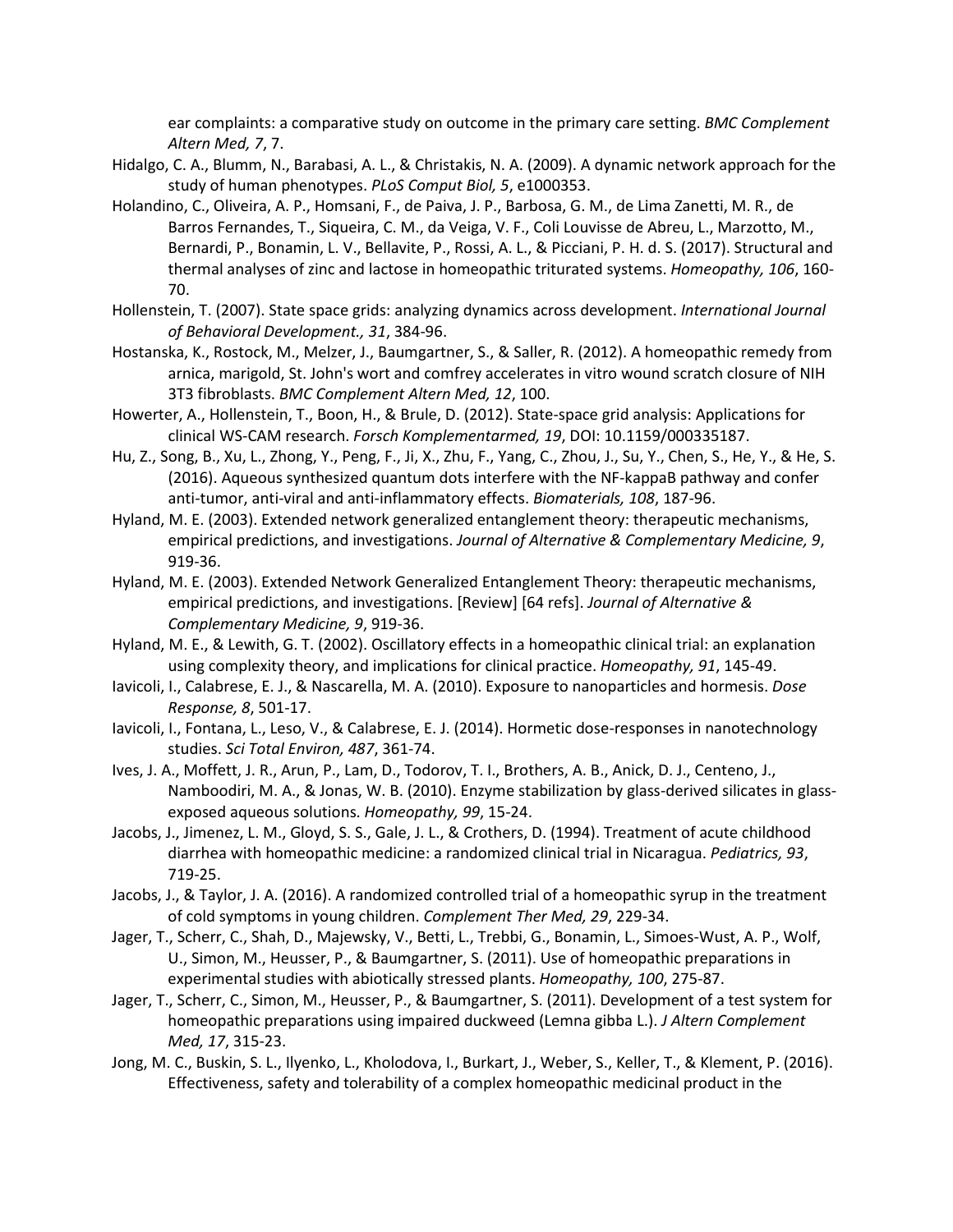prevention of recurrent acute upper respiratory tract infections in children: a multicenter, open, comparative, randomized, controlled clinical trial. *Multidiscip Respir Med, 11*, 19.

- Jong, M. C., Ilyenko, L., Kholodova, I., Verwer, C., Burkart, J., Weber, S., Keller, T., & Klement, P. (2016). A Comparative Randomized Controlled Clinical Trial on the Effectiveness, Safety, and Tolerability of a Homeopathic Medicinal Product in Children with Sleep Disorders and Restlessness. *Evid Based Complement Alternat Med, 2016*, 9539030.
- Karatsoreos, I. N., & McEwen, B. S. (2013). Resilience and vulnerability: a neurobiological perspective. *F1000Prime Rep, 5*, 13.
- Karig, D. K., Siuti, P., Dar, R. D., Retterer, S. T., Doktycz, M. J., & Simpson, M. L. (2011). Model for biological communication in a nanofabricated cell-mimic driven by stochastic resonance. *Nano Commun Netw, 2*, 39-49.
- Karmakar, S. R., Biswas, S. J., & Khuda-Bukhsh, A. R. (2010). Anti-carcinogenic potentials of a plant extract (Hydrastis canadensis): I. Evidence from in vivo studies in mice (Mus musculus). *Asian Pac J Cancer Prev, 11*, 545-51.
- Karp, J. C., Sanchez, C., Guilbert, P., Mina, W., Demonceaux, A., & Cure, H. (2016). Treatment with Ruta graveolens 5CH and Rhus toxicodendron 9CH may reduce joint pain and stiffness linked to aromatase inhibitors in women with early breast cancer: results of a pilot observational study. *Homeopathy, 105*, 299-308.
- Khuda-Bukhsh, A. (2017). An overview of research at University of Kalyani in exploring some basic issues of Homoeopathy. *Indian Journal of Research in Homoeopathy, 11*, 147-57.
- Khuda-Bukhsh, A. R. (2003). Towards understanding molecular mechanisms of action of homeopathic drugs: an overview. *Mol Cell Biochem, 253*, 339-45.
- Khuda-Bukhsh, A. R., Bhattacharyya, S. S., Paul, S., Dutta, S., Boujedaini, N., & Belon, P. (2011). Modulation of Signal Proteins: A Plausible Mechanism to Explain How a Potentized Drug Secale Cor 30C Diluted beyond Avogadro's Limit Combats Skin Papilloma in Mice. *Evid Based Complement Alternat Med, 2011*, 286320.
- Khuda-Bukhsh, A. R., De, A., Das, D., Dutta, S., & Boujedaini, N. (2011). Analysis of the capability of ultrahighly diluted glucose to increase glucose uptake in arsenite-stressed bacteria Escherichia coli. *Zhong Xi Yi Jie He Xue Bao, 9*, 901-12.
- Khuda-Bukhsh, A. R., Pathak, S., Guha, B., Karmakar, S. R., Das, J. K., Banerjee, P., Biswas, S. J., Mukherjee, P., Bhattacharjee, N., Choudhury, S. C., Banerjee, A., Bhadra, S., Mallick, P., Chakrabarti, J., & Mandal, B. (2005). Can homeopathic arsenic remedy combat arsenic poisoning in humans exposed to groundwater arsenic contamination?: a preliminary report on first human trial. *Evid Based Complement Alternat Med, 2*, 537-48.
- Khuda-Bukhsh, A. R., Roy-Karmakar, S., Banerjee, A., Banerjee, P., Pathak, S., Biswas, S. J., Haque, S., Das, D., Boujedaini, N., & Belon, P. (2011). A Follow-Up Study on the Efficacy of the Homeopathic Remedy Arsenicum album in Volunteers Living in High Risk Arsenic Contaminated Areas. *Evid Based Complement Alternat Med, 2011*, 129214.
- Khuda-Bukhsh, A. R., & Sikdar, S. (2015). Condurango 30C Induces Epigenetic Modification of Lung Cancer-specific Tumour Suppressor Genes via Demethylation. *Forsch Komplementmed, 22*, 172- 9.
- Kiel, S., Grinberg, O., Perkas, N., Charmet, J., Kepner, H., & Gedanken, A. (2012). Forming nanoparticles of water-soluble ionic molecules and embedding them into polymer and glass substrates. *Beilstein J Nanotechnol, 3*, 267-76.
- Kipnis, J. (2016). Multifaceted interactions between adaptive immunity and the central nervous system. *Science, 353*, 766-71.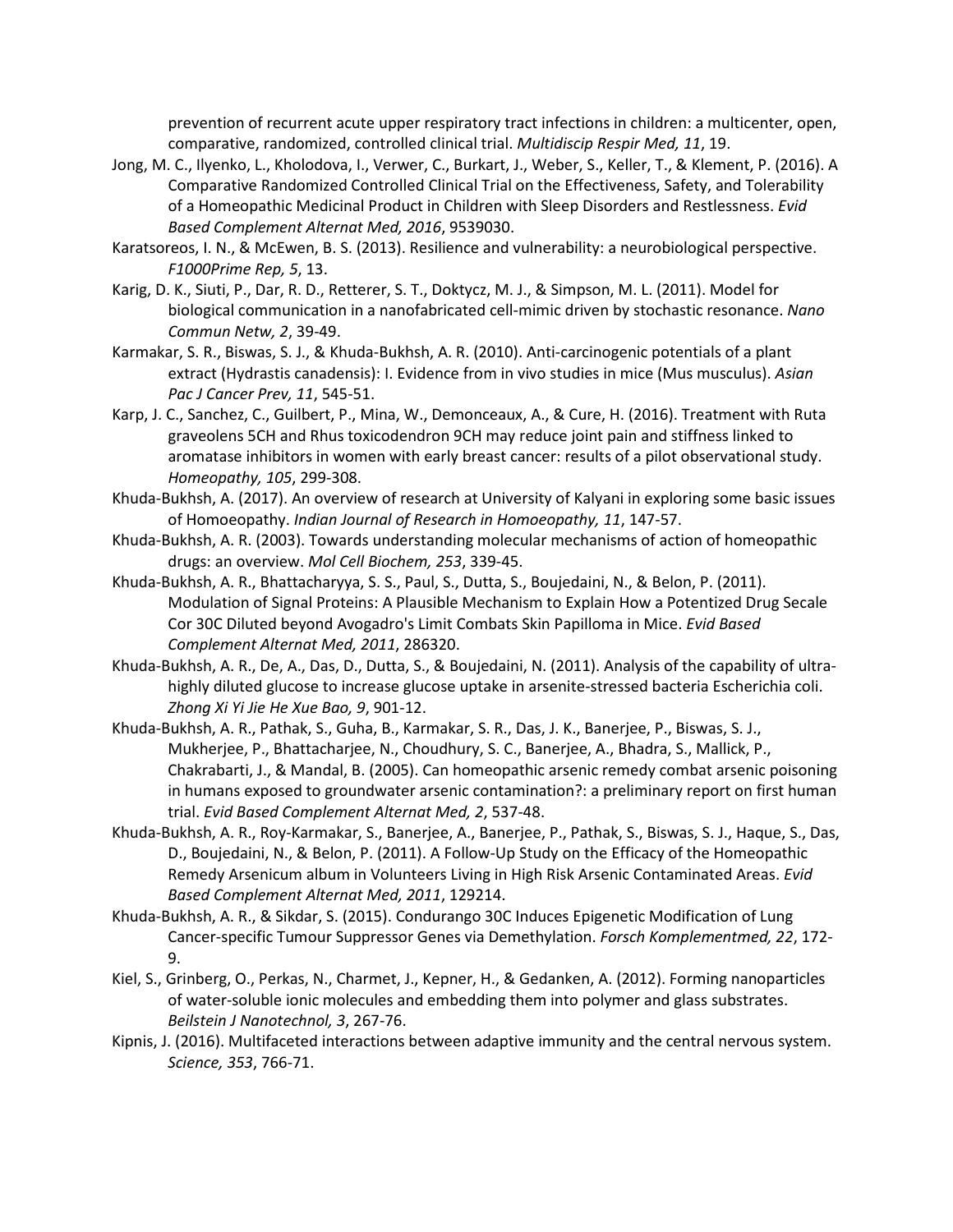- Klein, S. D., Sandig, A., Baumgartner, S., & Wolf, U. (2013). Differences in Median Ultraviolet Light Transmissions of Serial Homeopathic Dilutions of Copper Sulfate, Hypericum perforatum, and Sulfur. *Evid Based Complement Alternat Med, 2013*, 370609.
- Klein, S. D., & Wolf, U. (2013). Investigating Homeopathic Verum and Placebo Globules with UV Spectroscopy. *Forsch Komplementmed, 20*, 295-97.
- Klein, S. D., & Wolf, U. (2016). Comparison of homeopathic globules prepared from high and ultra-high dilutions of various starting materials by ultraviolet light spectroscopy. *Complement Ther Med, 24*, 111-7.
- Koithan, M., Bell, I. R., Niemeyer, K., & Pincus, D. (2012). A complex systems science perspective for whole systems of CAM research. *Forschende Komplementarmedizin und Klassische Naturheilkunde, 19*, 7-14.
- Koithan, M., Embrey, M., & Bell, I. R. (2015). Qualitative evaluation of successful homeopathic treatment of individuals with chronic diseases: descriptive phenomenology of patients' experiences. *Journal of Medicine and the Person, 13*, 23-35.
- Koithan, M., Verhoef, M., Bell, I. R., Ritenbaugh, C., White, M., & Mulkins, A. (2007). The process of whole person healing: "unstuckness" and beyond. *J Altern Complement Med, 13*, 659-68.
- Kokornaczyk, M. O., Baumgartner, S., & Betti, L. (2016). Polycrystalline structures formed in evaporating droplets as a parameter to test the action of Zincum metallicum 30c in a wheat seed model. *Homeopathy, 105*, 173-9.
- Kokornaczyk, M. O., Trebbi, G., Dinelli, G., Marotti, I., Bregola, V., Nani, D., Borghini, F., & Betti, L. (2014). Droplet evaporation method as a new potential approach for highlighting the effectiveness of ultra high dilutions. *Complement Ther Med, 22*, 333-40.
- Konovalov, A. I., & Ryzhkina, I. S. (2014). Highly diluted aqueous solutions: formation of nano-sized molecular assemblies (nanoassociates). *Geochemistry International, 52*, 1207-26.
- Lahnstein, L., Binder, M., Thurneysen, A., Frei-Erb, M., Betti, L., Peruzzi, M., Heusser, P., & Baumgartner, S. (2009). Isopathic treatment effects of Arsenicum album 45x on wheat seedling growth- further reproduction trials. *Homeopathy, 98*, 198-207.
- Leal, M. F., Antunes, L. M., Lamarao, M. F., da Silva, C. E., da Silva, I. D., Assumpcao, P. P., Andrade, E. F., Rezende, A. P., Imbeloni, A. A., Muniz, J. A., Pinto, G. R., Smith Mde, A., & Burbano, R. R. (2012). The protective effect of Canova homeopathic medicine in cyclophosphamide-treated nonhuman primates. *Food Chem Toxicol, 50*, 4412-20.
- Lee, K. J., & Yeo, M. G. (2016). Homeopathic Rhus toxicodendron has dual effects on the inflammatory response in the mouse preosteoblastic cell line MC3T3-e1. *Homeopathy, 105*, 42-7.
- Lenger, K. (2017). Homeopathy—A Regulation Therapy Healing Hypo- or Hyper-functions of Pathological Pathways by Magnetic Photons according to the Resonance Principle. *J Life Sciences, 11*, 53-64.
- Lenger, K., Bajpai, R. P., & Spielmann, M. (2013). Identification of Unknown Homeopathic Remedies by Delayed Luminescence. *Cell Biochem Biophys, 68*, 321-34.
- Li, C., Levin, M., & Kaplan, D. L. (2016). Bioelectric modulation of macrophage polarization. *Sci Rep, 6*, 21044.
- Li, X., Kao, F. J., Chuang, C. C., & He, S. (2010). Enhancing fluorescence of quantum dots by silica-coated gold nanorods under one- and two-photon excitation. *Opt Express, 18*, 11335-46.
- Linde, K., Clausius, N., Ramirez, G., Melchart, D., Eitel, F., Hedges, L. V., & Jonas, W. B. (1997). Are the clinical effects of homeopathy placebo effects? A meta-analysis of placebo-controlled trials. *Lancet., 350*, 834-43.
- Lotti, T., Hercogova, J., Wollina, U., Chokoeva, A. A., Zarrab, Z., Gianfaldoni, S., Roccia, M. G., Fioranelli, M., & Tchernev, G. (2015). Treating skin diseases according to the low dose medicine principles. Data and hypotheses. *J Biol Regul Homeost Agents, 29*, 47-51.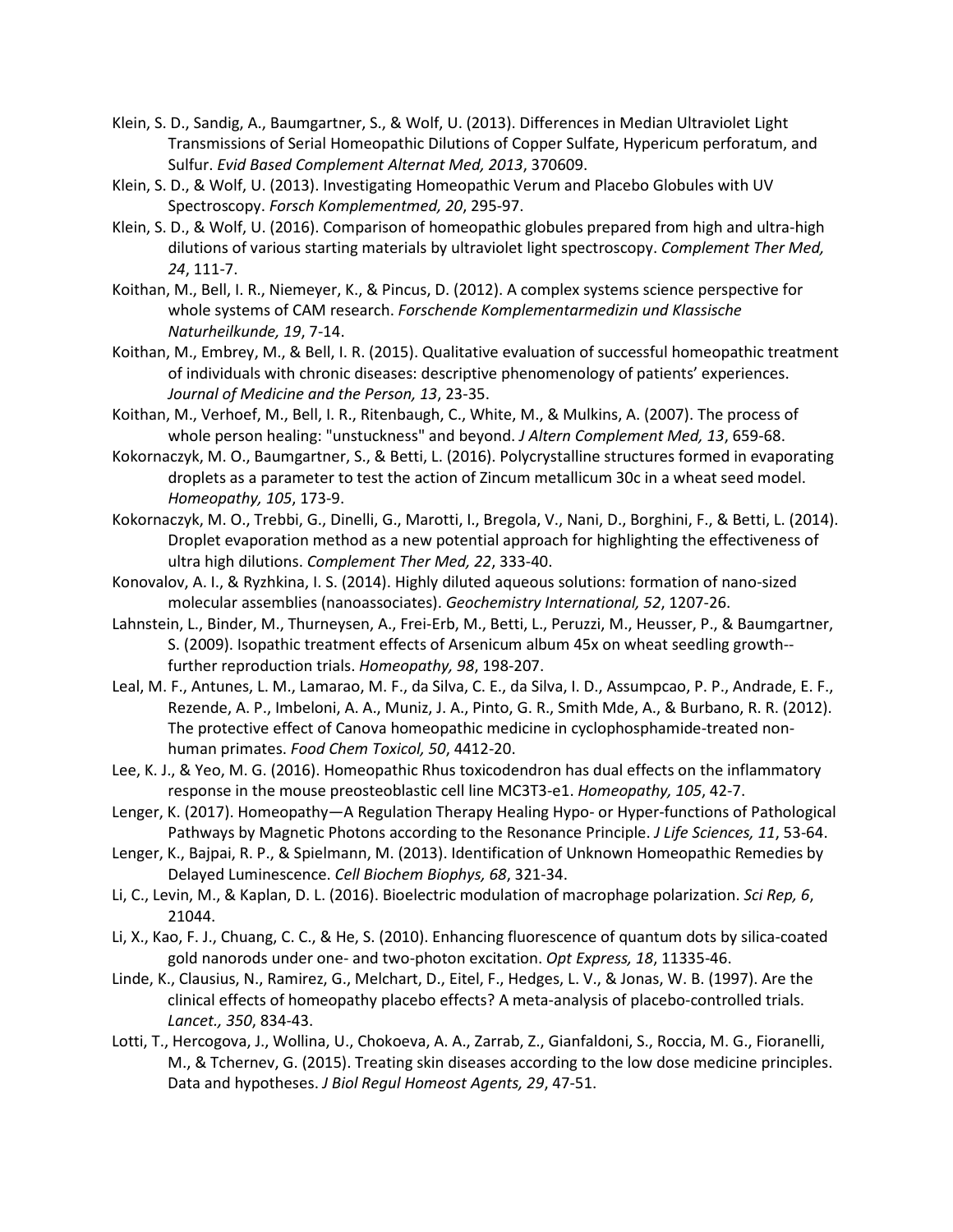- Ludtke, R., & Rutten, A. L. (2008). The conclusions on the effectiveness of homeopathy highly depend on the set of analyzed trials. *J Clin Epidemiol, 61*, 1197-204.
- Ludtke, R., Willich, S. N., & Ostermann, T. (2013). Are the effects of homeopathy attributable to a statistical artefact? A reanalysis of an observational study. *Evid Based Complement Alternat Med, 2013*, 612890.
- Magar, S., Nayak, D., Mahajan, U. B., Patil, K. R., Shinde, S. D., Goyal, S. N., Swaminarayan, S., Patil, C. R., Ojha, S., & Kundu, C. N. (2018). Ultra-diluted Toxicodendron pubescens attenuates proinflammatory cytokines and ROS- mediated neuropathic pain in rats. *Sci Rep, 8*, 13562.
- Mahony, D., Cavallaro, A. S., Stahr, F., Mahony, T. J., Qiao, S. Z., & Mitter, N. (2013). Mesoporous Silica Nanoparticles Act as a Self-Adjuvant for Ovalbumin Model Antigen in Mice. *Small, 9*, 3138-46.
- Malarczyk, E., Pazdzioch-Czochra, M., Graz, M., Kochmanska-Rdest, J., & Jarosz-Wilkolazka, A. (2011). Nonlinear changes in the activity of the oxygen-dependent demethylase system in Rhodococcus erythropolis cells in the presence of low and very low doses of formaldehyde. *Nonlinear Biomed Phys, 5*, 9.
- Mallick, P., Chakrabarti, M. J., Guha, B., & Khuda-Bukhsh, A. R. (2003). Ameliorating effect of microdoses of a potentized homeopathic drug, Arsenicum Album, on arsenic-induced toxicity in mice. *BMC Complementary and Alternative Medicine, 3*, http://www.biomedcentral.com/1472-6882/3/7.
- Mandal, S. K., Biswas, R., Bhattacharyya, S. S., Paul, S., Dutta, S., Pathak, S., & Khuda-Bukhsh, A. R. (2010). Lycopodine from Lycopodium clavatum extract inhibits proliferation of HeLa cells through induction of apoptosis via caspase-3 activation. *Eur J Pharmacol, 626*, 115-22.
- Marotti, I., Betti, L., Bregola, V., Bosi, S., Trebbi, G., Borghini, G., Nani, D., & Dinelli, G. (2014). Transcriptome Profiling of Wheat Seedlings following Treatment with Ultrahigh Diluted Arsenic Trioxide. *Evid Based Complement Alternat Med, 2014*, 851263.
- Marschollek, B., Nelle, M., Wolf, M., Baumgartner, S., Heusser, P., & Wolf, U. (2010). Effects of exposure to physical factors on homeopathic preparations as determined by ultraviolet light spectroscopy. *Scientific World Journal, 10*, 49-61.
- Marslin, G., Sheeba, C. J., & Franklin, G. (2017). Nanoparticles Alter Secondary Metabolism in Plants via ROS Burst. *Front Plant Sci, 8*, 832.
- Marzotto, M., Bonafini, C., Olioso, D., Baruzzi, A., Bettinetti, L., Di Leva, F., Galbiati, E., & Bellavite, P. (2016). Arnica montana Stimulates Extracellular Matrix Gene Expression in a Macrophage Cell Line Differentiated to Wound-Healing Phenotype. *PLoS ONE, 11*, e0166340.
- Marzotto, M., Olioso, D., Brizzi, M., Tononi, P., Cristofoletti, M., & Bellavite, P. (2014). Extreme sensitivity of gene expression in human SH-SY5Y neurocytes to ultra-low doses of Gelsemium sempervirens. *BMC Complement Altern Med, 14*, 104.
- Mathie, R. T. (2015). Controlled clinical studies of homeopathy. *Homeopathy, 104*, 328-32.
- Mathie, R. T., Baitson, E. S., Frye, J., Nayak, C., Manchanda, R. K., & Fisher, P. (2013). Homeopathic treatment of patients with influenza-like illness during the 2009 A/H1N1 influenza pandemic in India. *Homeopathy, 102*, 187-92.
- Mathie, R. T., & Clausen, J. (2014). Veterinary homeopathy: systematic review of medical conditions studied by randomised placebo-controlled trials. *Vet Rec, 175*, 373-81.
- Mathie, R. T., Ramparsad, N., Legg, L. A., Clausen, J., Moss, S., Davidson, J. R., Messow, C. M., & McConnachie, A. (2017). Randomised, double-blind, placebo-controlled trials of nonindividualised homeopathic treatment: systematic review and meta-analysis. *Syst Rev, 6*, 63.
- Mathie, R. T., Roberts, E. R., & Rutten, A. L. (2016). Adverse effects of homeopathy: we clearly need more details. *Complement Ther Med, 29*, 235.
- Mathie, R. T., Roniger, H., Van Wassenhoven, M., Frye, J., Jacobs, J., Oberbaum, M., Bordet, M. F., Nayak, C., Chaufferin, G., Ives, J. A., Dantas, F., & Fisher, P. (2012). Method for appraising model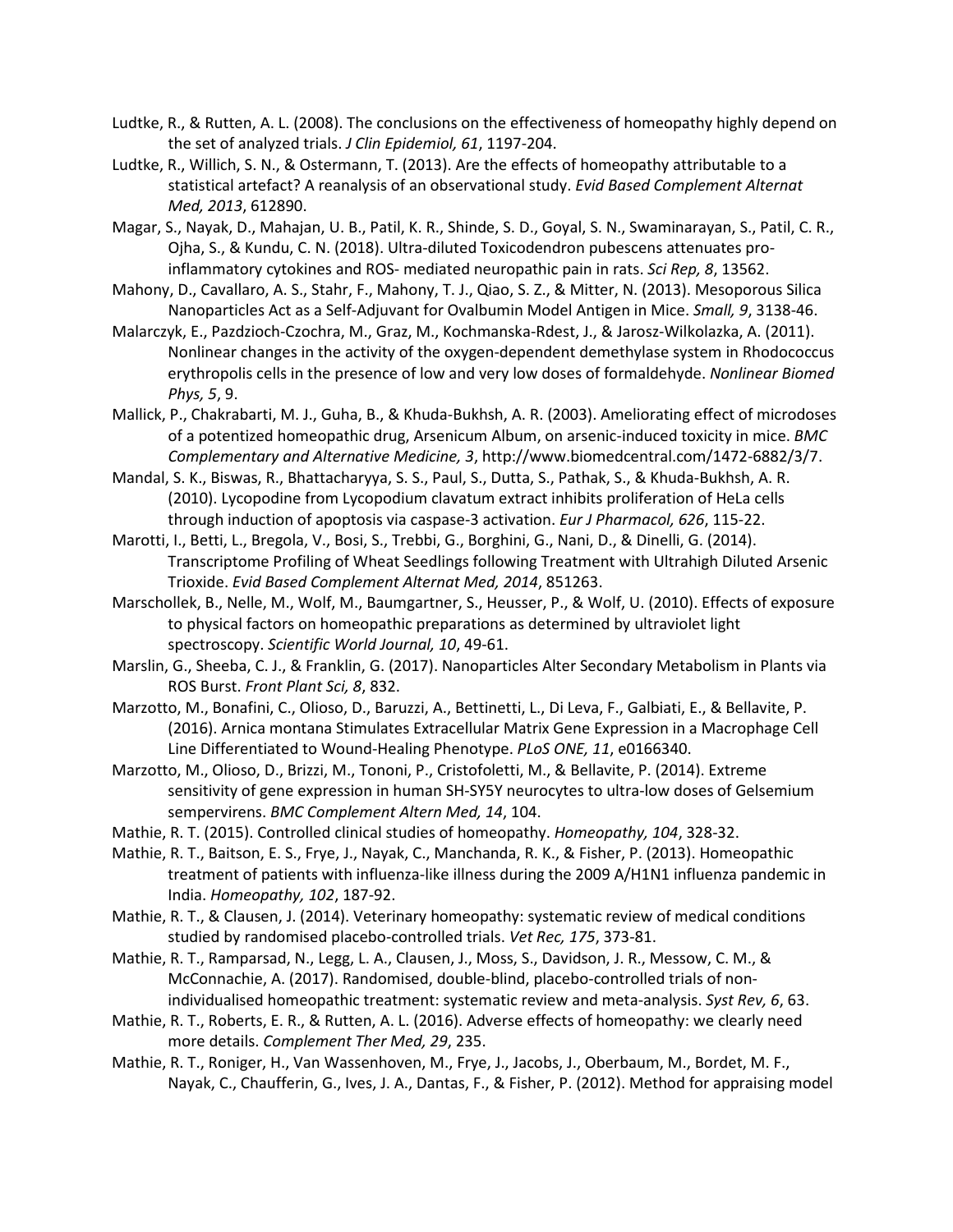validity of randomised controlled trials of homeopathic treatment: multi-rater concordance study. *BMC Med Res Methodol, 12*, 49.

- Mathie, R. T., Van Wassenhoven, M., Jacobs, J., Oberbaum, M., Frye, J., Manchanda, R. K., Roniger, H., Dantas, F., Legg, L. A., Clausen, J., Moss, S., Davidson, J. R., Lloyd, S. M., Ford, I., & Fisher, P. (2016). Model validity and risk of bias in randomised placebo-controlled trials of individualised homeopathic treatment. *Complement Ther Med, 25*, 120-5.
- Mayer, J., Williams, R. J., Oppenheimer, V. A., He, B., Tuckfield, C., Koslowski, E., & Gogal, R. M., Jr. (2016). The immunomodulatory effects of a commercial antiviral homeopathic compound in C57BL/6 mice, pre and post vaccine challenge. *Int Immunopharmacol, 39*, 389-96.
- McEwen, B. S. (1998). Stress, adaptation, and disease. Allostasis and allostatic load. *Ann N Y Acad Sci, 840*, 33-44.
- McEwen, B. S. (2000). The neurobiology of stress: from serendipity to clinical relevance. *Brain Res, 886*, 172-89.
- McEwen, B. S. (2012). The ever-changing brain: cellular and molecular mechanisms for the effects of stressful experiences. *Dev Neurobiol, 72*, 878-90.
- Menendez, J. A., Joven, J., Aragones, G., Barrajon-Catalan, E., Beltran-Debon, R., Borras-Linares, I., Camps, J., Corominas-Faja, B., Cufi, S., Fernandez-Arroyo, S., Garcia-Heredia, A., Hernandez-Aguilera, A., Herranz-Lopez, M., Jimenez-Sanchez, C., Lopez-Bonet, E., Lozano-Sanchez, J., Luciano-Mateo, F., Martin-Castillo, B., Martin-Paredero, V., Perez-Sanchez, A., Oliveras-Ferraros, C., Riera-Borrull, M., Rodriguez-Gallego, E., Quirantes-Pine, R., Rull, A., Tomas-Menor, L., Vazquez-Martin, A., Alonso-Villaverde, C., Micol, V., & Segura-Carretero, A. (2013). Xenohormetic and anti-aging activity of secoiridoid polyphenols present in extra virgin olive oil: a new family of gerosuppressant agents. *Cell Cycle, 12*, 555-78.
- Miao, Y., Xu, J., Shen, Y., Chen, L., Bian, Y., Hu, Y., Zhou, W., Zheng, F., Man, N., Shen, Y., Zhang, Y., Wang, M., & Wen, L. (2014). Nanoparticle as signaling protein mimic: robust structural and functional modulation of CaMKII upon specific binding to fullerene C60 nanocrystals. *ACS Nano, 8*, 6131- 44.
- Milgrom, L. R. (2006). Towards a new model of the homeopathic process based on quantum field theory. *Forsch Komplementarmed, 13*, 174-83.
- Milgrom, L. R. (2008). A new geometrical description of entanglement and the curative homeopathic process. *J Altern Complement Med, 14*, 329-39.
- Milisav, I., Poljsak, B., & Suput, D. (2012). Adaptive response, evidence of cross-resistance and its potential clinical use. *Int J Mol Sci, 13*, 10771-806.
- Mitra, K., Kundu, S. N., & Khuda Bukhsh, A. R. (1999). Efficacy of a potentized homoeopathic drug (Arsenicum Album-30) in reducing toxic effects produced by arsenic trioxide in mice: II. On alterations in body weight, tissue weight and total protein. *Complementary Therapies in Medicine, 7*, 24-34.
- Mollinger, H., Schneider, R., & Walach, H. (2009). Homeopathic pathogenetic trials produce specific symptoms different from placebo. *Forsch Komplementmed, 16*, 105-10.
- Mondal, J., Das, J., Shah, R., & Khuda-Bukhsh, A. R. (2016). A homeopathic nosode, Hepatitis C 30 demonstrates anticancer effect against liver cancer cells in vitro by modulating telomerase and topoisomerase II activities as also by promoting apoptosis via intrinsic mitochondrial pathway. *J Integr Med, 14*, 209-18.
- Mondal, J., Samadder, A., & Khuda-Bukhsh, A. R. (2016). Psorinum 6 x triggers apoptosis signals in human lung cancer cells. *J Integr Med, 14*, 143-53.
- Montagnier, L., Aissa, J., Ferris, S., Montagnier, J.-L., & Lavallee, C. (2009). Electromagnetic signals are produced by aqueous nanostructures derived from bacterial DNA sequences. *Interdisciplinary Sci Comput Life Sci, 1*, 81-90.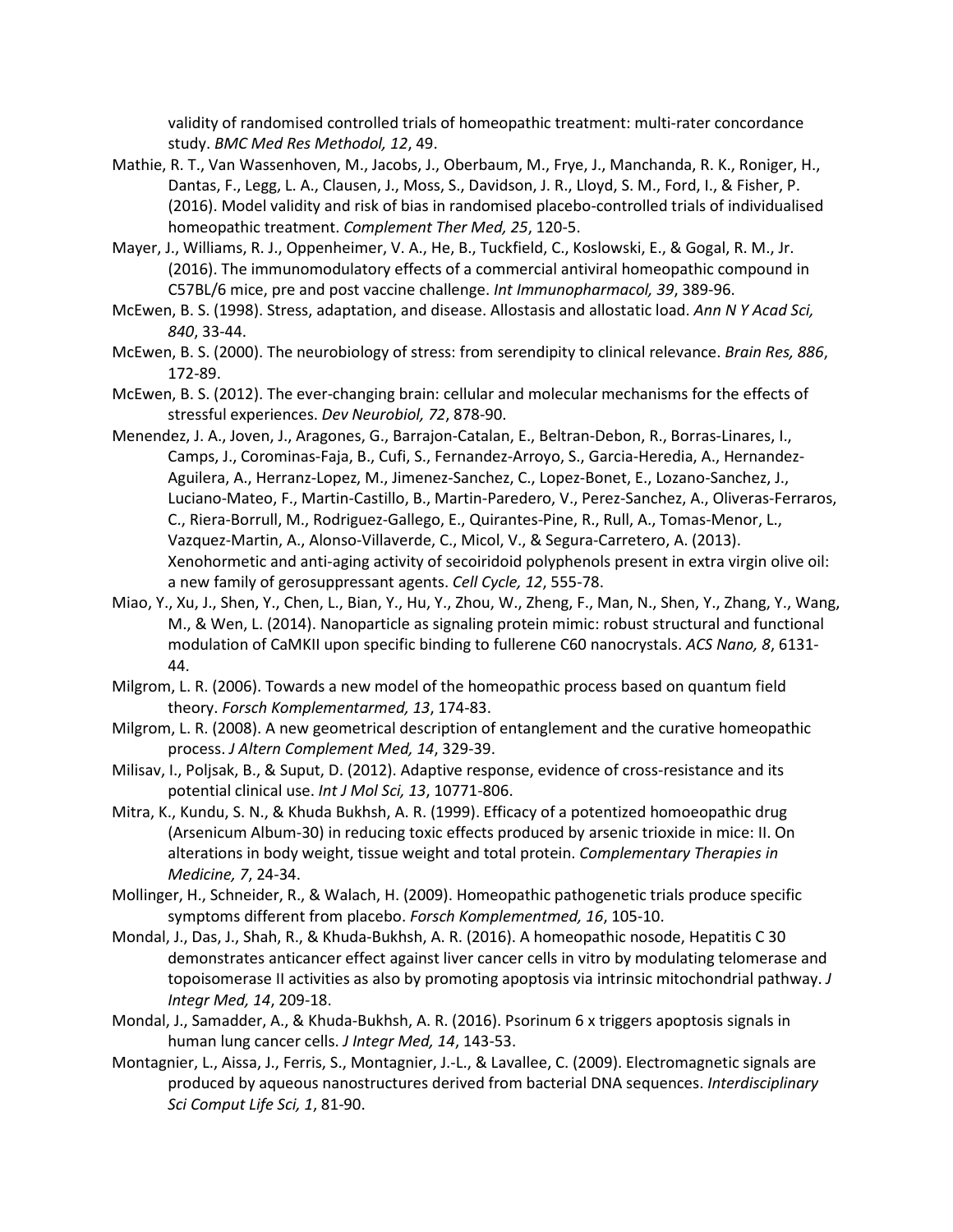- Montagnier, L., Del Giudice, E., Aïssa, J., Lavallee, C., Motschwiller, S., Capolupo, A., Polcari, A., Romano, P., Tedeschi, A., & Vitiello, G. (2015). Transduction of DNA information through water and electromagnetic waves. *Electromagnetic Biology and Medicine, 34*, 106-12.
- Mukherjee, A., Boujedaini, N., & Khuda-Bukhsh, A. R. (2013). Homeopathic Thuja 30C ameliorates benzo(a)pyrene-induced DNA damage, stress and viability of perfused lung cells of mice in vitro. *J Integr Med, 11*, 397-404.
- Mukherjee, A., Sikdar, S., Bishayee, K., Paul, A., Ghosh, S., Boujedaini, N., & Khuda-Bukhsh, A. R. (2012). Ethanolic extract of Thuja occidentalis blocks proliferation of A549 cells and induces apoptosis in vitro. *Zhong Xi Yi Jie He Xue Bao, 10*, 1451-9.
- Muller, A. P., Ferreira, G. K., Pires, A. J., de Bem Silveira, G., de Souza, D. L., Brandolfi, J. A., de Souza, C. T., Paula, M. M. S., & Silveira, P. C. L. (2017). Gold nanoparticles prevent cognitive deficits, oxidative stress and inflammation in a rat model of sporadic dementia of Alzheimer's type. *Mater Sci Eng C Mater Biol Appl, 77*, 476-83.
- Mytych, J., Wnuk, M., & Rattan, S. I. (2016). Low doses of nanodiamonds and silica nanoparticles have beneficial hormetic effects in normal human skin fibroblasts in culture. *Chemosphere, 148*, 307- 15.
- Nair, H. B., Sung, B., Yadav, V. R., Kannappan, R., Chaturvedi, M. M., & Aggarwal, B. B. (2010). Delivery of antiinflammatory nutraceuticals by nanoparticles for the prevention and treatment of cancer. *Biochem Pharmacol, 80*, 1833-43.
- Naviaux, R. K. (2014). Metabolic features of the cell danger response. *Mitochondrion, 16*, 7-17.
- Nayak, C., Singh, V., Singh, V. P., Oberai, P., Roja, V., Shitanshu, S. S., Sinha, M. N., Deewan, D., Lakhera, B. C., Ramteke, S., Kaushik, S., Sarkar, S., Mandal, N. R., Mohanan, P. G., Singh, J. R., Biswas, S., & Mathew, G. (2012). Homeopathy in chronic sinusitis: a prospective multi-centric observational study. *Homeopathy, 101*, 84-91.
- Nuhn, T., Ludtke, R., & Geraedts, M. (2010). Placebo effect sizes in homeopathic compared to conventional drugs - a systematic review of randomised controlled trials. *Homeopathy, 99*, 76- 82.
- Oberbaum, M., Glatthaar-Saalmuller, B., Stolt, P., & Weiser, M. (2005). Antiviral activity of Engystol: an in vitro analysis. *J Altern Complement Med, 11*, 855-62.
- Oberbaum, M., Spira, R. M., Lukasiewicz, E., Armon, Y., Samuels, N., Singer, S. R., Barak, V., Izbicki, G., Einav, S., & Hersch, M. (2011). Effect of Traumeel S on cytokine profile in a cecal ligation and puncture (CLP) sepsis model in rats. *J Altern Complement Med, 17*, 909-13.
- Olioso, D., Marzotto, M., Bonafini, C., Brizzi, M., & Bellavite, P. (2016). Arnica montana effects on gene expression in a human macrophage cell line. Evaluation by quantitative Real-Time PCR. *Homeopathy, 105*, 131-47.
- Olioso, D., Marzotto, M., Moratti, E., Brizzi, M., & Bellavite, P. (2014). Effects of Gelsemium sempervirens L. on pathway-focused gene expression profiling in neuronal cells. *J Ethnopharmacol, 153*, 535-9.
- Orlando, A., Cazzaniga, E., Tringali, M., Gullo, F., Becchetti, A., Minniti, S., Taraballi, F., Tasciotti, E., & Re, F. (2017). Mesoporous silica nanoparticles trigger mitophagy in endothelial cells and perturb neuronal network activity in a size- and time-dependent manner. *Int J Nanomedicine, 12*, 3547- 59.
- Palchetti, S., Digiacomo, L., Pozzi, D., Peruzzi, G., Micarelli, E., Mahmoudi, M., & Caracciolo, G. (2016). Nanoparticles-cell association predicted by protein corona fingerprints. *Nanoscale, 8*, 12755-63.
- Papp, R., et al. (1998). Oscillococcinum in patients with influenza-like syndromes: a placebo-controlled double blind evaluation. *British Homeopathy Journal, 87*, 69-76.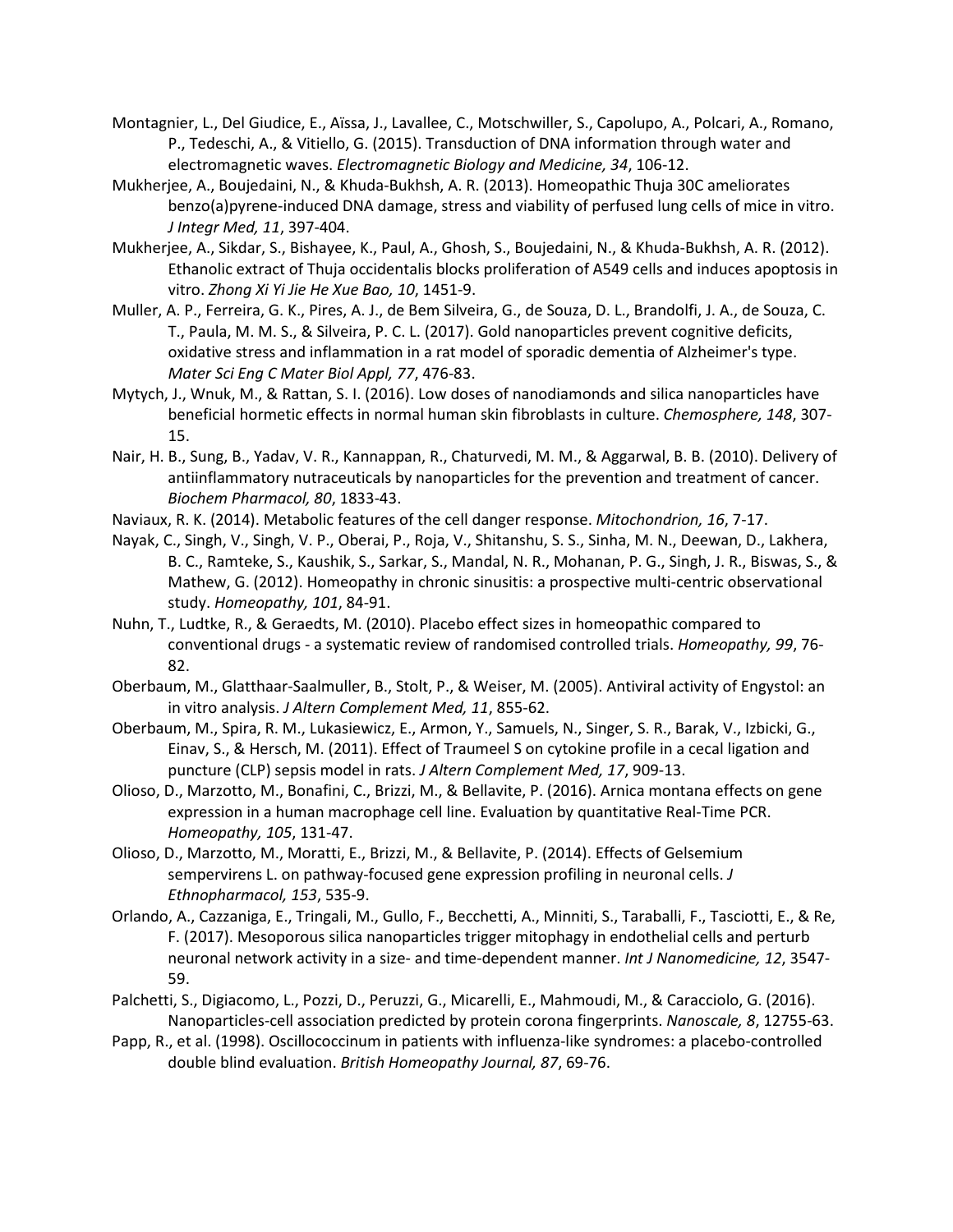- Pathak, S., Kumar Das, J., Jyoti Biswas, S., & Khuda-Bukhsh, A. R. (2006). Protective potentials of a potentized homeopathic drug, Lycopodium-30, in ameliorating azo dye induced hepatocarcinogenesis in mice. *Mol Cell Biochem, 285*, 121-31.
- Pathak, S., Multani, A. S., Banerji, P., & Banerji, P. (2003). Ruta 6 selectively induces cell death in brain cancer cells but proliferation in normal peripheral blood lymphocytes: A novel treatment for human brain cancer. *Int J Oncol, 23*, 975-82.
- Paul, A., Bishayee, K., Ghosh, S., Mukherjee, A., Sikdar, S., Chakraborty, D., Boujedaini, N., & Khuda-Bukhsh, A. R. (2012). Chelidonine isolated from ethanolic extract of Chelidonium majus promotes apoptosis in HeLa cells through p38-p53 and PI3K/AKT signalling pathways. *Zhong Xi Yi Jie He Xue Bao, 10*, 1025-38.
- Paul, A., Das, S., Das, J., Samadder, A., & Khuda-Bukhsh, A. R. (2013). Cytotoxicity and apoptotic signalling cascade induced by chelidonine-loaded PLGA nanoparticles in HepG2 cells in vitro and bioavailability of nano-chelidonine in mice in vivo. *Toxicol Lett, 222*, 10-22.
- Pedalino, C. M., Perazzo, F. F., Carvalho, J. C., Martinho, K. S., Massoco Cde, O., & Bonamin, L. V. (2004). Effect of Atropa belladonna and Echinacea angustifolia in homeopathic dilution on experimental peritonitis. *Homeopathy, 93*, 193-8.
- Pereira, W. K., Lonardoni, M. V., Grespan, R., Caparroz-Assef, S. M., Cuman, R. K., & Bersani-Amado, C. A. (2005). Immunomodulatory effect of Canova medication on experimental Leishmania amazonensis infection. *J Infect, 51*, 157-64.
- Perez-Mitta, G., Albesa, A. G., Trautmann, C., Toimil-Molares, M. E., & Azzaroni, O. (2017). Bioinspired integrated nanosystems based on solid-state nanopores: "iontronic" transduction of biological, chemical and physical stimuli. *Chem Sci, 8*, 890-913.
- Perry, C. C., & Keeling-Tucker, T. (1998). Crystalline silica prepared at room temperature from aqueous solution in the presence of intrasilica bioextracts. *Chem Commun (Camb), 1998*, 2587-88.
- Perry, C. C., & Keeling-Tucker, T. (2003). Model studies of colloidal silica precipitation using biosilica extracts from Equisetum telmateia. *Colloid Polym Sci, 281*, 652-64.
- Pincus, D., & Metten, A. (2010). Nonlinear dynamics in biopsychosocial resilience. *Nonlinear Dynamics Psychol Life Sci, 14*, 353-80.
- Poitevin, B. (2015). Survey of immuno-allergological ultra high dilution research. *Homeopathy, 104*, 269- 76.
- Prabhu, M., Kavitha, K., Suriyaprabha, R., Manivasakan, P., Rajendran, V., & Kulandaivelu, P. (2013). Preparation and characterization of silver-doped nanobioactive glass particles and their in vitro behaviour for biomedical applications. *J Nanosci Nanotechnol, 13*, 5327-39.
- Prabhu, M., Ruby Priscilla, S., Kavitha, K., Manivasakan, P., Rajendran, V., & Kulandaivelu, P. (2014). In vitro bioactivity and antimicrobial tuning of bioactive glass nanoparticles added with neem (Azadirachta indica) leaf powder. *Biomed Res Int, 2014*, 950691.
- Preethi, K. C., Kuttan, G., & Kuttan, R. (2006). Anti-tumour activity of Ruta graveolens extract. *Asian Pac J Cancer Prev, 7*, 439-43.
- Preethi, K. C., Nair, C. K., & Kuttan, R. (2008). Clastogenic potential of Ruta graveolens extract and a homeopathic preparation in mouse bone marrow cells. *Asian Pac J Cancer Prev, 9*, 763-9.
- Premshekharan, G., Nguyen, K., Zhang, H., Forman, H. J., & Leppert, V. J. (2017). Low dose inflammatory potential of silica particles in human-derived THP-1 macrophage cell culture studies - Mechanism and effects of particle size and iron. *Chem Biol Interact, 272*, 160-71.
- Pupulin, A. R., Marques-Araujo, S., Toledo, M. J., Gomes, M. L., Takejima, E., Cuman, R. K., & Bersani-Amado, C. A. (2010). Canova medication modifies parasitological parameters in mice infected with Trypanosoma cruzi. *Exp Parasitol, 126*, 435-40.
- Raefsky, S. M., & Mattson, M. P. (2017). Adaptive responses of neuronal mitochondria to bioenergetic challenges: Roles in neuroplasticity and disease resistance. *Free Radic Biol Med, 102*, 203-16.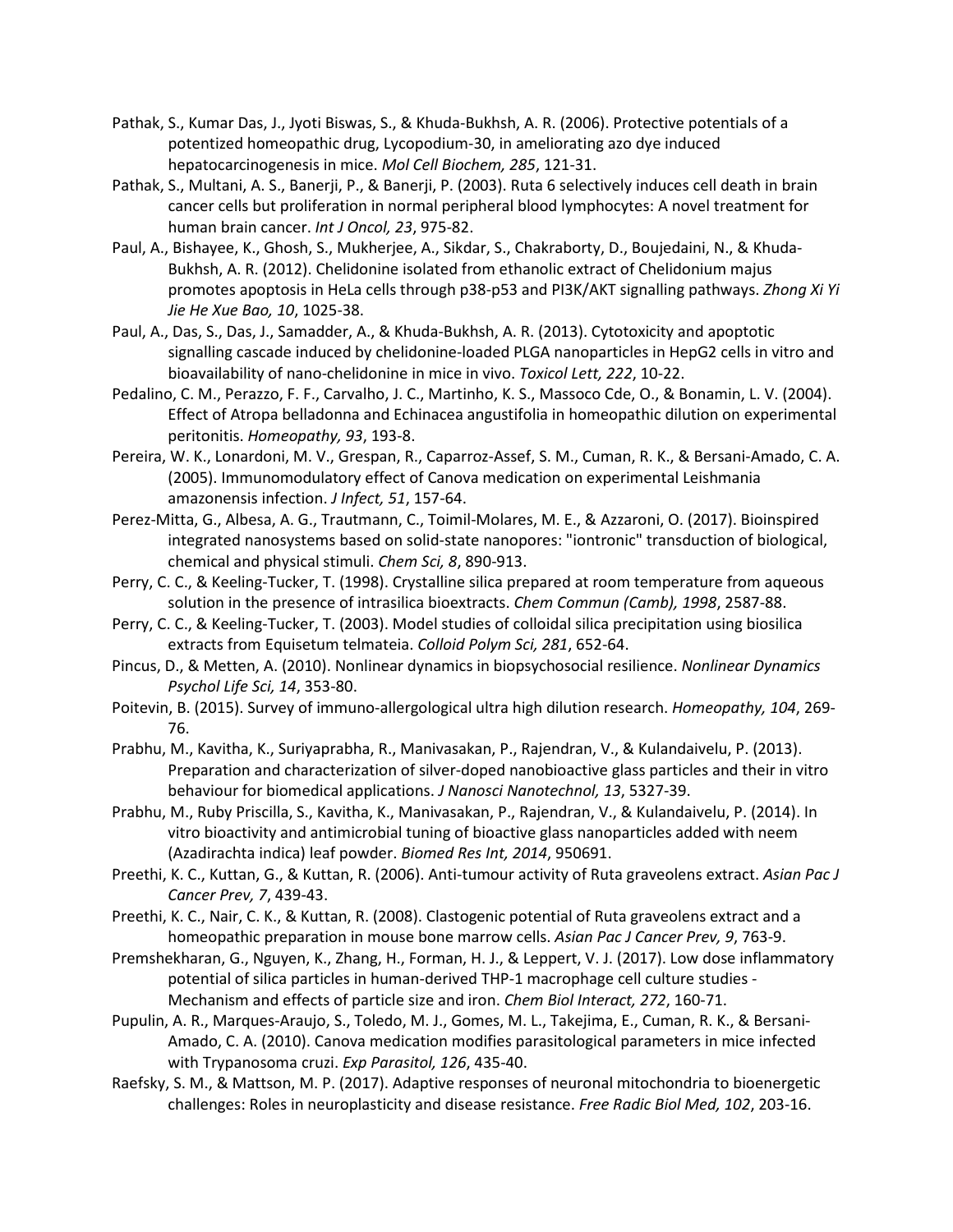- Rajendran, E. S. (2015). An evaluation of Avogadro's number in the light of HRTEM and EDS studies of high dilutions of Ferrum metallicum 6, 30, 200, 1M, 10M and 50 Mc. *International Journal of High Dilution Research, 14*, 3-9.
- Rajendran, E. S. (2015a). Field emission scanning electron microscopic (FESEM) and energy dispersive specroscopic (EDS) studies of centesimal scale potencies of the homeopathic drug Lycopodium clavatum. *American Journal of Homeopathic Medicine, 108*, 9-18.
- Rajendran, E. S. (2015b). *Nanodynamics*. Cochin, India: Mohna Publications.
- Rajendran, E. S. (2017a). Homeopathy a Material Science: Nanoparticle Characterization of Aurum Metallicum 6C, 30C, 200C, 1000C, 10000C, 50000C AND 100000C. *International Journal of Current Research, 9*, 48923-27.
- Rajendran, E. S. (2017b). Homeopathy as nanomedicine Identification and Characterization of NPs in Hypericum Performatum 6C, 30C, 200C, 1M, 10M, 50M, and CM. *International Journal of Development Research, 7*, 12425-31.
- Rajendran, E. S. (2018). Homeopathy Seen as Personalised Nanomedicine. *Homeopathy, in press*.
- Ramachandran, C., Nair, P. K., Clement, R. T., & Melnick, S. J. (2007). Investigation of cytokine expression in human leukocyte cultures with two immune-modulatory homeopathic preparations. *J Altern Complement Med, 13*, 403-7.
- Rao, M. L., Roy, R., Bell, I. R., & Hoover, R. (2007). The defining role of structure (including epitaxy) in the plausibility of homeopathy. *Homeopathy, 96*, 175-82.
- Remya, V., & Kuttan, G. (2015). Homeopathic remedies with antineoplastic properties have immunomodulatory effects in experimental animals. *Homeopathy, 104*, 211-9.
- Rey, L. (2003). Thermoluminescence of ultra-high dilutions of lithium chloride and sodium chloride. *Physica A: Statistical mechanics and its applications., 323*, 67-74.
- Rey, L. (2007). Can low-temperature thermoluminescence cast light on the nature of ultra-high dilutions? *Homeopathy., 96*, 170-4.
- Rossi, C., Foletti, A., Magnani, A., & Lamponi, S. (2011). New perspectives in cell communication: Bioelectromagnetic interactions. *Semin Cancer Biol, 21*, 207-14.
- Rostock, M., Naumann, J., Guethlin, C., Guenther, L., Bartsch, H. H., & Walach, H. (2011). Classical homeopathy in the treatment of cancer patients--a prospective observational study of two independent cohorts. *BMC Cancer, 11*, 19.
- Roy, R., Tiller, W., Bell, I. R., & Hoover, M. R. (2005). The structure of liquid water: novel insights from materials research and potential relevance to homeopathy. *Materials Research Innovation, 9*, 577-608.
- Saha, S., Bhattacharjee, P., Guha, D., Kajal, K., Khan, P., Chakraborty, S., Mukherjee, S., Paul, S., Manchanda, R., Khurana, A., Nayak, D., Chakrabarty, R., Sa, G., & Das, T. (2015). Sulphur alters NFkappaB-p300 cross-talk in favour of p53-p300 to induce apoptosis in non-small cell lung carcinoma. *Int J Oncol*.
- Saha, S., Hossain, D. M., Mukherjee, S., Mohanty, S., Mazumdar, M., Mukherjee, S., Ghosh, U. K., Nayek, C., Raveendar, C., Khurana, A., Chakrabarty, R., Sa, G., & Das, T. (2013). Calcarea carbonica induces apoptosis in cancer cells in p53-dependent manner via an immuno-modulatory circuit. *BMC Complement Altern Med, 13*, 230.
- Saha, S. K., Das, S., & Khuda-Bukhsh, A. R. (2012). Phenotypic evidence of ultra-highly diluted homeopathic remedies acting at gene expression level: a novel probe on experimental phage infectivity in bacteria. *Zhong Xi Yi Jie He Xue Bao, 10*, 462-70.
- Saha, S. K., Roy, S., & Khuda-Bukhsh, A. R. (2015). Ultra-highly diluted plant extracts of Hydrastis canadensis and Marsdenia condurango induce epigenetic modifications and alter gene expression profiles in HeLa cells in vitro. *J Integr Med, 13*, 400-11.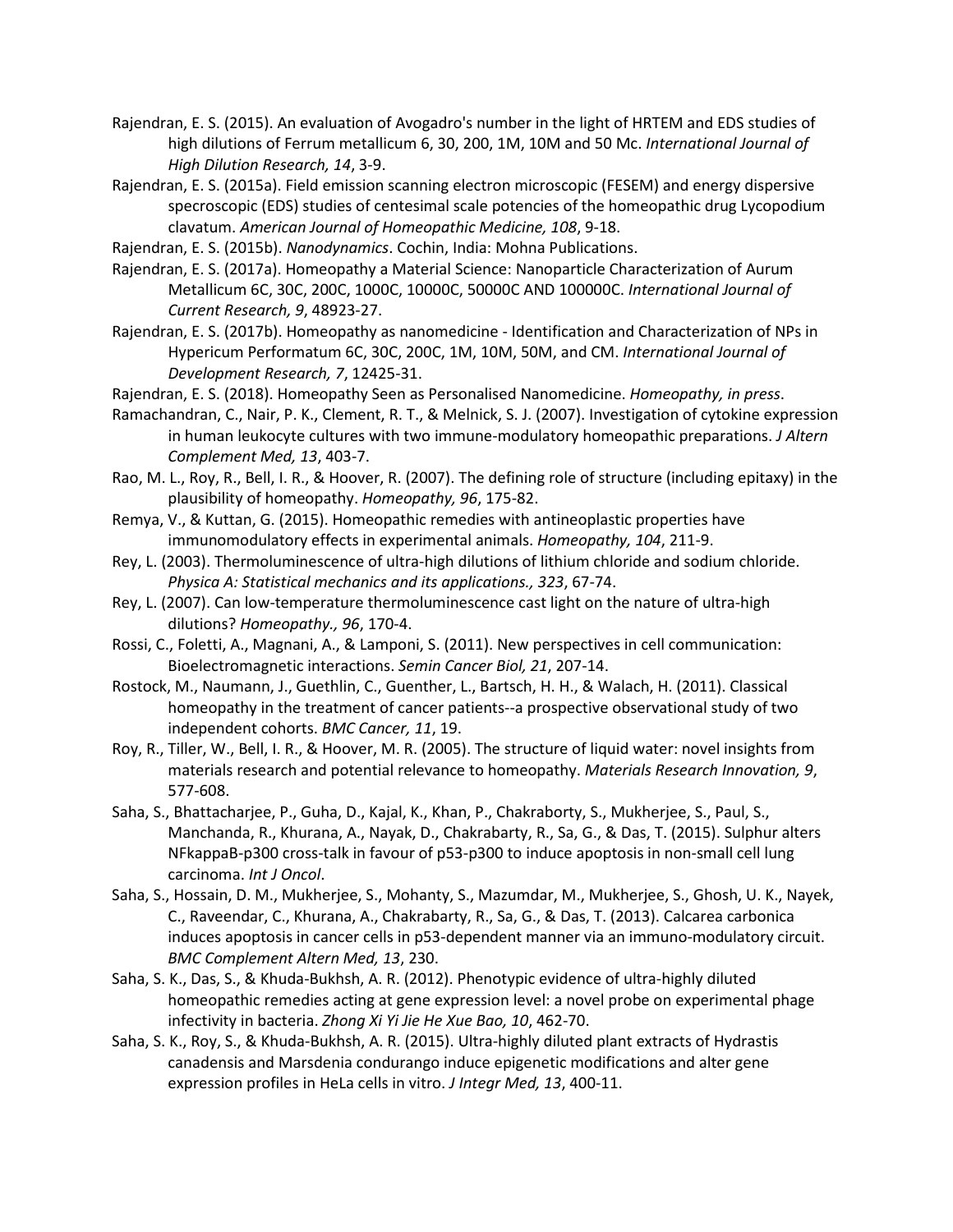- Samadder, A., Das, S., Das, J., Paul, A., Boujedaini, N., & Khuda-Bukhsh, A. R. (2013). The Potentized Homeopathic Drug, Lycopodium clavatum (5C and 15C) Has Anti-cancer Effect on HeLa Cells In Vitro. *Journal of Acupuncture and Meridian Studies, 6*, 180-87.
- Sarrafchi, A., Odhammer, A. M., Hernandez Salazar, L. T., & Laska, M. (2013). Olfactory sensitivity for six predator odorants in CD-1 mice, human subjects, and spider monkeys. *PLoS ONE, 8*, e80621.
- Seker, S., Guven, C., Akcakaya, H., Bahtiyar, N., Akbas, F., & Onaran, I. (2018). Evidence that Extreme Dilutions of Paclitaxel and Docetaxel Alter Gene Expression of In Vitro Breast Cancer Cells. *Homeopathy, 107*, 32-39.
- Shahabi, S., Kasariyans, A., & Noorbakhsh, F. (2013). Like cures like: a neuroimmunological model based on electromagnetic resonance. *Electromagn Biol Med, 32*, 508-26.
- Shi, C., & Pamer, E. G. (2011). Monocyte recruitment during infection and inflammation. *Nat Rev Immunol, 11*, 762-74.
- Shi, Z., Huang, X., Liu, B., Tao, H., Cai, Y., & Tang, R. (2010). Biological response of osteosarcoma cells to size-controlled nanostructured hydroxyapatite. *J Biomater Appl, 25*, 19-37.
- Siegrist, S., Kettiger, H., Fasler-Kan, E., & Huwyler, J. (2017). Selective stimulation of the JAK/STAT signaling pathway by silica nanoparticles in human endothelial cells. *Toxicol In Vitro, 42*, 308-18.
- Sikdar, S., Kumar Saha, S., & Rahman Khuda-Bukhsh, A. (2014). Relative Apoptosis-inducing Potential of Homeopathic Condurango 6C and 30C in H460 Lung Cancer Cells In vitro: -Apoptosis-induction by homeopathic Condurango in H460 cells. *J Pharmacopuncture, 17*, 59-69.
- Siqueira, C. M., Costa, B., Amorim, A. M., Goncalves, M., Feo da Veiga, V., Castelo-Branco, M., Takyia, C., Zancan, P., Camara, F. P., Couceiro, J. N., & Holandino, C. (2013). H3N2 homeopathic influenza virus solution modifies cellular and biochemical aspects of MDCK and J774G8 cell lines. *Homeopathy, 102*, 31-40.
- Siqueira, C. M., Homsani, F., da Veiga, V. F., Lyrio, C., Mattos, H., Passos, S. R., Couceiro, J. N., & Quaresma, C. H. (2016). Homeopathic medicines for prevention of influenza and acute respiratory tract infections in children: blind, randomized, placebo-controlled clinical trial. *Homeopathy, 105*, 71-7.
- Smit, E., Oberholzer, H. M., & Pretorius, E. (2009). A review of immunomodulators with reference to Canova. *Homeopathy, 98*, 169-76.
- Smith, T. D., Nagalla, R. R., Chen, E. Y., & Liu, W. F. (2017). Harnessing macrophage plasticity for tissue regeneration. *Adv Drug Deliv Rev*.
- Solov'yov, I. A., Chang, P. Y., & Schulten, K. (2012). Vibrationally assisted electron transfer mechanism of olfaction: myth or reality? *Phys Chem Chem Phys, 14*, 13861-71.
- Speciale, A., Chirafisi, J., Saija, A., & Cimino, F. (2011). Nutritional antioxidants and adaptive cell responses: an update. *Curr Mol Med, 11*, 770-89.
- Spence, D. S., Thompson, E. A., & Barron, S. J. (2005). Homeopathic treatment for chronic disease: a 6 year, university-hospital outpatient observational study. *J Altern Complement Med., 11*, 793-8.
- Spin-Neto, R., Belluci, M. M., Sakakura, C. E., Scaf, G., Pepato, M. T., & Marcantonio, E., Jr. (2010). Homeopathic Symphytum officinale increases removal torque and radiographic bone density around titanium implants in rats. *Homeopathy, 99*, 249-54.
- Sthijns, M. M., Thongkam, W., Albrecht, C., Hellack, B., Bast, A., Haenen, G. R., & Schins, R. P. (2017). Silver nanoparticles induce hormesis in A549 human epithelial cells. *Toxicol In Vitro, 40*, 223-33.
- Stock-Schroer, B., Albrecht, H., Betti, L., Dobos, G., Endler, C., Linde, K., Ludtke, R., Musial, F., van Wijk, R., Witt, C., & Baumgartner, S. (2011). Reporting experiments in homeopathic basic researchdescription of the checklist development. *Evid Based Complement Alternat Med, 2011*, 639260.
- Stovbun, S. V., Kiselev, A. V., Zanin, A. M., Kalinina, T. S., Voronina, T. A., Mikhailov, A. I., & Berlin, A. A. (2012). Effects of physicochemical forms of phenazepam and Panavir on their action at ultra-low doses. *Bull Exp Biol Med, 153*, 455-8.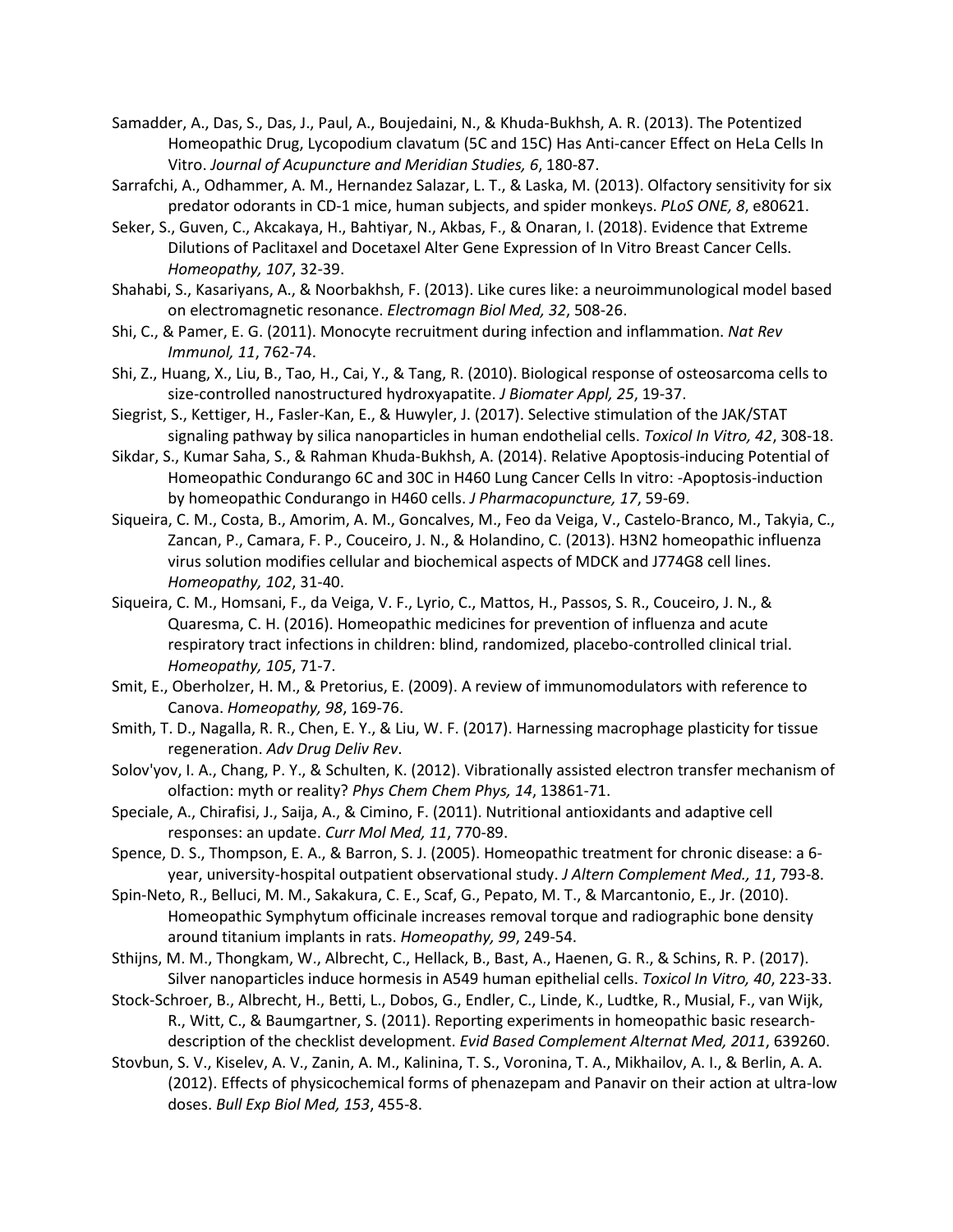- Sukul, N. C., Bala, S. K., & Bhattacharyya, B. (1986). Prolonged cataleptogenic effects of potentized homoeopathic drugs. *Psychopharmacology, 89*, 338-39.
- Temgire, M. K., Suresh, A. K., Kane, S. G., & Bellare, J. R. (2016). Establishing the interfacial nanostructure and elemental composition of homeopathic medicines based on inorganic salts: a scientific approach. *Homeopathy, 105*, 160-72.
- Temgire, M. K., Suresh, A. K., Kane, S. G., & Bellare, J. R. (2016). Establishing the interfacial nanostructure and elemental composition of homeopathic medicines based on inorganic salts: a scientific approach. *Homeopathy, 105*, 160-72.
- Teodoro, J. S., Silva, R., Varela, A. T., Duarte, F. V., Rolo, A. P., Hussain, S., & Palmeira, C. M. (2016). Lowdose, subchronic exposure to silver nanoparticles causes mitochondrial alterations in Sprague-Dawley rats. *Nanomedicine (Lond), 11*, 1359-75.
- Teut, M., Ludtke, R., Schnabel, K., Willich, S. N., & Witt, C. M. (2010). Homeopathic treatment of elderly patients--a prospective observational study with follow-up over a two year period. *BMC Geriatr, 10*, 10.
- Thieves, K., Gleiss, A., Kratky, K. W., & Frass, M. (2016). First evidence of Beauvais' hypothesis in a plant model. *Homeopathy, 105*, 270-9.
- Torres, J. L., & Ruiz, M. A. G. (1996). Stochastic resonance and the homeopathic effect. *British Homoeopathic Journal, 85(3)*, 134-40.
- Tournier, A. (2014). Quantum coherence domains and nanoparticles one and the same thing? *Homeopathy, 103*, 79-80.
- Turin, L. (1996). A spectroscopic mechanism for primary olfactory reception. *Chemical Senses., 21*, 773- 91.
- Ucker, A., Baumgartner, S., Sokol, A., Huber, R., Doesburg, P., & Jager, T. (2018). Systematic Review of Plant-Based Homeopathic Basic Research: An Update. *Homeopathy*.
- Ullman, D., & Frass, M. (2010). A review of homeopathic research in the treatment of respiratory allergies. *Altern Med Rev, 15*, 48-58.
- Upadhyay, R. P. (2017). The Possible Mechanism of Memory through Nanoparticles and Exclusion Zones. *Water, 7*, 158-76.
- Upadhyay, R. P., & Nayak, C. (2011). Homeopathy emerging as nanomedicine. *International Journal of High Dilution Research, 10*, 299-310.
- van Haselen, R., Thinesse-Mallwitz, M., Maidannyk, V., Buskin, S. L., Weber, S., Keller, T., Burkart, J., & Klement, P. (2016). The Effectiveness and Safety of a Homeopathic Medicinal Product in Pediatric Upper Respiratory Tract Infections With Fever: A Randomized Controlled Trial. *Glob Pediatr Health, 3*, 2333794x16654851.
- van Riel, D., Verdijk, R., & Kuiken, T. (2015). The olfactory nerve: a shortcut for influenza and other viral diseases into the central nervous system. *J Pathol, 235*, 277-87.
- Van Wassenhoven, M., Goyens, M., Capieaux, E., Devos, P., & Dorfman, P. (2018). Nanoparticle Characterisation of Traditional Homeopathically Manufactured Cuprum metallicum and Gelsemium sempervirens Medicines and Controls. *Homeopathy*.
- Van Wijk, R., & Wiegant, F. A. (1997). The similia principle as a therapeutic strategy: a research program on stimulation of self-defense in disordered mammalian cells. *Alternative Therapies in Health & Medicine., 3*, 33-8.
- Van Wijk, R., & Wiegant, F. A. (2010). Postconditioning hormesis and the homeopathic Similia principle: molecular aspects. *Hum Exp Toxicol, 29*, 561-5.
- Van Wijk, R., & Wiegant, F. A. (2011). Postconditioning hormesis and the similia principle. *Front Biosci (Elite Ed), 3*, 1128-38.
- Vasquez, A., Dobrin, R., Sergi, D., Eckmann, J. P., Oltvai, Z. N., & Barabasi, A. L. (2004). The topological relationship between the large-scale attributes and local interaction patterns of complex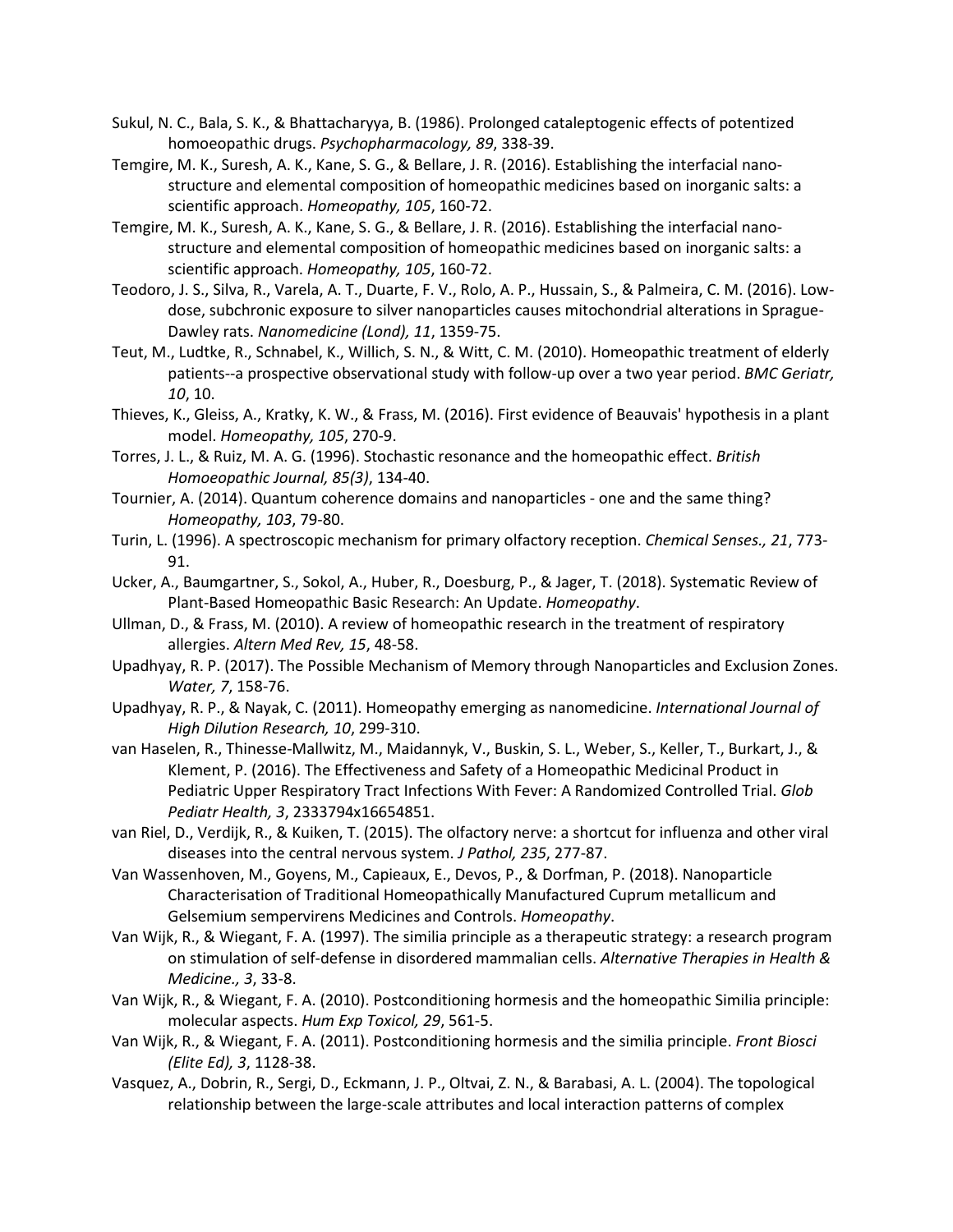networks. *Proceedings of the National Academy of Sciences of the United States of America, 101*, 17940-45.

- Vidal, M., Cusick, M. E., & Barabasi, A. L. (2011). Interactome networks and human disease. *Cell, 144*, 986-98.
- Vincent, S., Demonceaux, A., Deswarte, D., Scimeca, D., & Bordet, M. F. (2013). Management of Influenza-Like Illness by Homeopathic and Allopathic General Practitioners in France During the 2009-2010 Influenza Season. *J Altern Complement Med, 19*, 146-52.
- Walach, H. (2001a). The efficacy paradox in randomized controlled trials of CAM and elsewhere: beware of the placebo trap. *Journal of Alternative & Complementary Medicine., 7*, 213-8.
- Walach, H. (2001b). The efficacy paradox in randomized controlled trials of CAM and elsewhere: beware of the placebo trap. *Journal of Alternative & Complementary Medicine, 7*, 213-8.
- Walach, H. (2003). Entanglement model of homeopathy as an example of generalised entanglement predicted by weak quantum theory. *Forschende Komplementarmedizin/Research in Complementary Medicine, 10*, 192-200.
- Walach, H. (2005). Generalized entanglement: a new theoretical model for understanding the effects of complementary and alternative medicine. *J Altern Complement Med., 11*, 549-59.
- Walach, H., Möllinger H, Sherr J, Schneider R. (2008). Homeopathic pathogenetic trials produce more specific than non-specific symptoms: results from two double-blind placebo controlled trials. *J Psychopharmacol., 22*, 543-52.
- Walach, H., Tressoldi, P., & Pederzoli, L. (2016). Mental, behavioural and physiological nonlocal correlations within the Generalized Quantum Theory framework. *Axiomathes, 26*, 313-28.
- Wani, K., Shah, N., Prabhune, A., Jadhav, A., Ranjekar, P., & Kaul-Ghanekar, R. (2016). Evaluating the anticancer activity and nanoparticulate nature of homeopathic preparations of Terminalia chebula. *Homeopathy, 105*, 318-26.
- Werkman, C., Senra GS, da Rocha RF, Brandao AA. (2006). Comparative therapeutic use of Risedronate and Calcarea phosphorica--allopathy versus homeopathy--in bone repair in castrated rats. *Pesqui Odontol Bras., 20*, 196-201.
- Wiegant, F., & Van Wijk, R. (2010). The similia principle: results obtained in a cellular model system. *Homeopathy, 99*, 3-14.
- Wiegant, F. A., Prins, H. A., & Van Wijk, R. (2011). Postconditioning hormesis put in perspective: an overview of experimental and clinical studies. *Dose Response, 9*, 209-24.
- Wiegant, F. A., Souren, J. E., & van Wijk, R. (1999). Stimulation of survival capacity in heat shocked cells by subsequent exposure to minute amounts of chemical stressors; role of similarity in hspinducing effects. *Hum Exp Toxicol, 18*, 460-70.
- Wiegant, F. A., Spieker, N., & van Wijk, R. (1998). Stressor-specific enhancement of hsp induction by low doses of stressors in conditions of self- and cross-sensitization. *Toxicology, 127*, 107-19.
- Witt, C. M., Ludtke, R., Mengler, N., & Willich, S. N. (2008). How healthy are chronically ill patients after eight years of homeopathic treatment?--Results from a long term observational study. *BMC Public Health, 8*, 413.
- Witt, C. M., Luedtke R, Baur R, Willich SN. (2005). Homeopathic Medical Practice: Long-term results of a Cohort Study with 3981 Patients. *BMC Public Health., 5*, 115 epub.
- Wittig, A., Gehrke, H., Del Favero, G., Fritz, E. M., Al-Rawi, M., Diabate, S., Weiss, C., Sami, H., Ogris, M., & Marko, D. (2017). Amorphous Silica Particles Relevant in Food Industry Influence Cellular Growth and Associated Signaling Pathways in Human Gastric Carcinoma Cells. *Nanomaterials (Basel), 7*.
- Wolf, U., Wolf, M., Heusser, P., Thurneysen, A., & Baumgartner, S. (2009). Homeopathic Preparations of Quartz, Sulfur and Copper Sulfate Assessed by UV-Spectroscopy. *Evid Based Complement Alternat Med*.